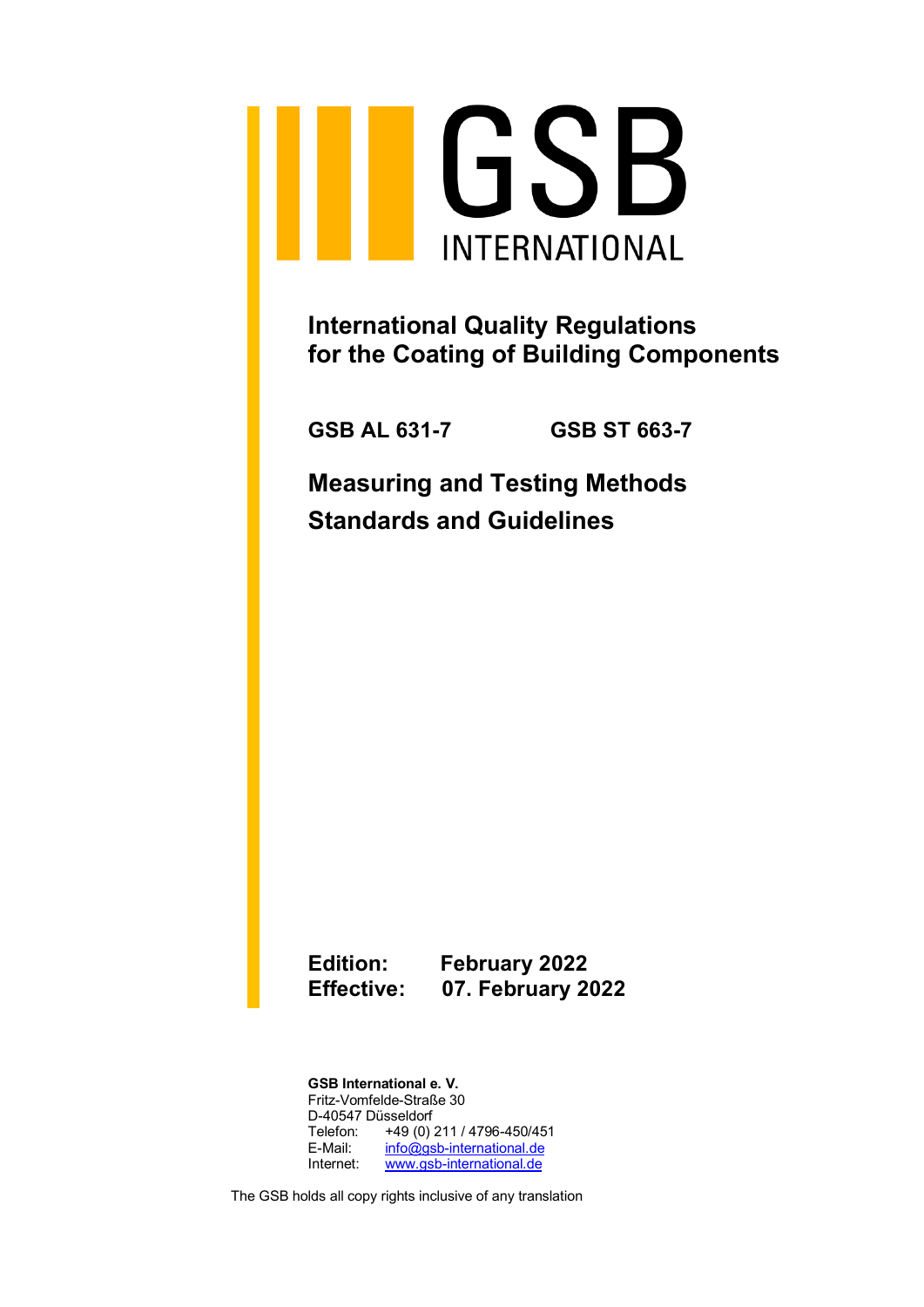# Measuring and Testing Methods Standards and Guidelines

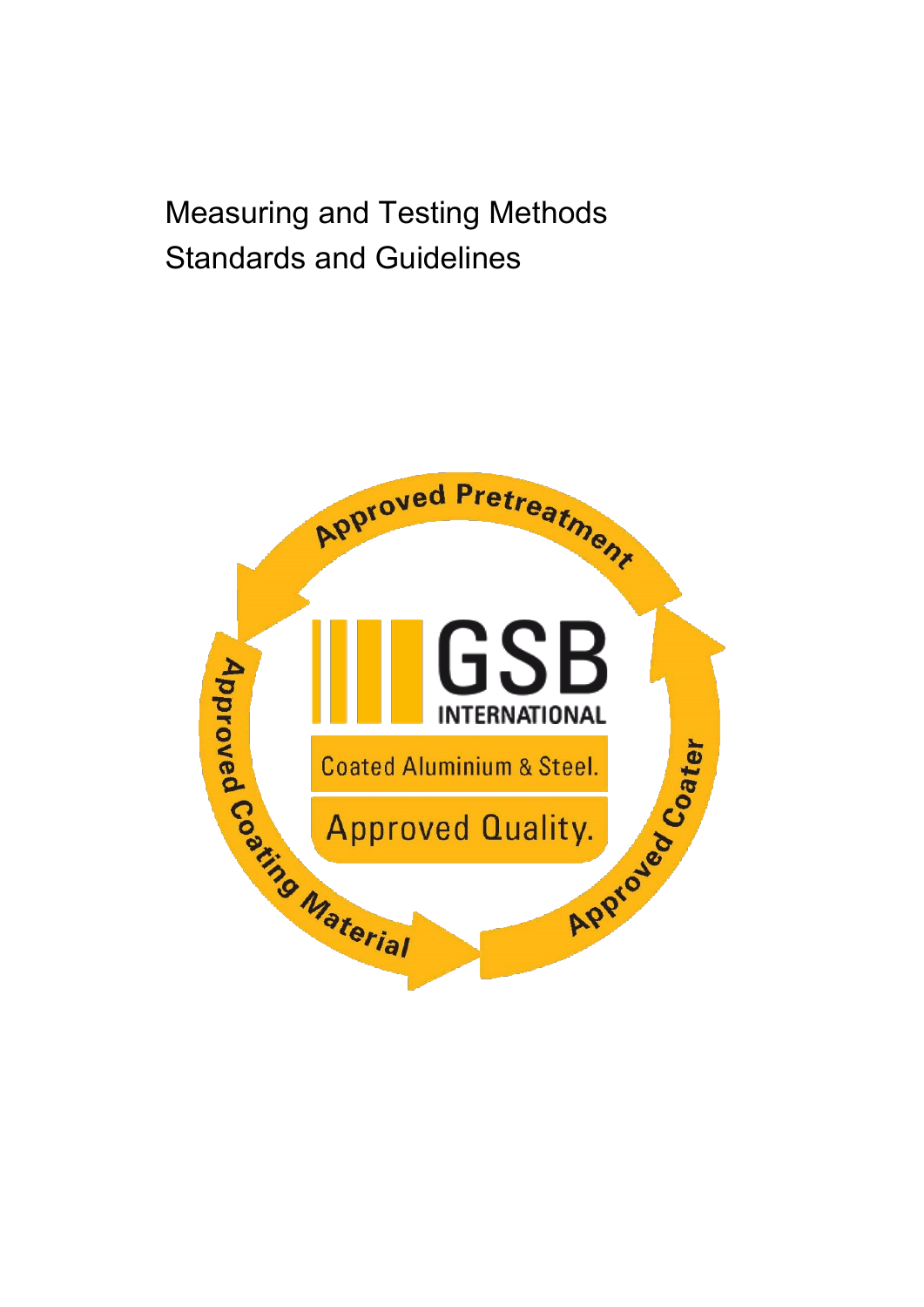

| 1              |     |       |                                                                                  |  |  |
|----------------|-----|-------|----------------------------------------------------------------------------------|--|--|
| 2              |     |       |                                                                                  |  |  |
| 3              |     |       |                                                                                  |  |  |
| 4              |     |       |                                                                                  |  |  |
|                | 4.1 |       |                                                                                  |  |  |
| 5              |     |       |                                                                                  |  |  |
|                | 5.1 |       |                                                                                  |  |  |
|                | 5.2 |       |                                                                                  |  |  |
|                | 5.3 |       |                                                                                  |  |  |
|                | 5.4 |       |                                                                                  |  |  |
|                | 5.5 |       |                                                                                  |  |  |
|                |     |       |                                                                                  |  |  |
|                | 5.6 |       |                                                                                  |  |  |
|                | 5.7 |       |                                                                                  |  |  |
| 6              |     |       | Crosslinking tests (for thermally cured and two-component liquid paints)  6      |  |  |
|                | 6.1 |       |                                                                                  |  |  |
|                | 6.2 |       |                                                                                  |  |  |
| $\overline{z}$ |     |       |                                                                                  |  |  |
|                | 7.1 |       |                                                                                  |  |  |
|                | 7.2 |       |                                                                                  |  |  |
|                | 7.3 |       |                                                                                  |  |  |
|                | 7.4 |       |                                                                                  |  |  |
|                |     | 7.4.1 |                                                                                  |  |  |
|                |     | 7.4.2 |                                                                                  |  |  |
|                |     |       | . 8                                                                              |  |  |
|                |     | 7.5.1 |                                                                                  |  |  |
|                |     | 7.5.2 | Pressure cooker test EN 12206-1 with cross-cut test and adhesive tape removal  8 |  |  |
| 8              |     |       |                                                                                  |  |  |
|                | 8.1 |       |                                                                                  |  |  |
|                |     | 8.1.1 |                                                                                  |  |  |
|                |     | 8.1.2 |                                                                                  |  |  |
|                |     | 8.1.3 |                                                                                  |  |  |
|                | 8.2 |       |                                                                                  |  |  |
|                |     | 8.2.1 |                                                                                  |  |  |
|                |     | 8.2.2 |                                                                                  |  |  |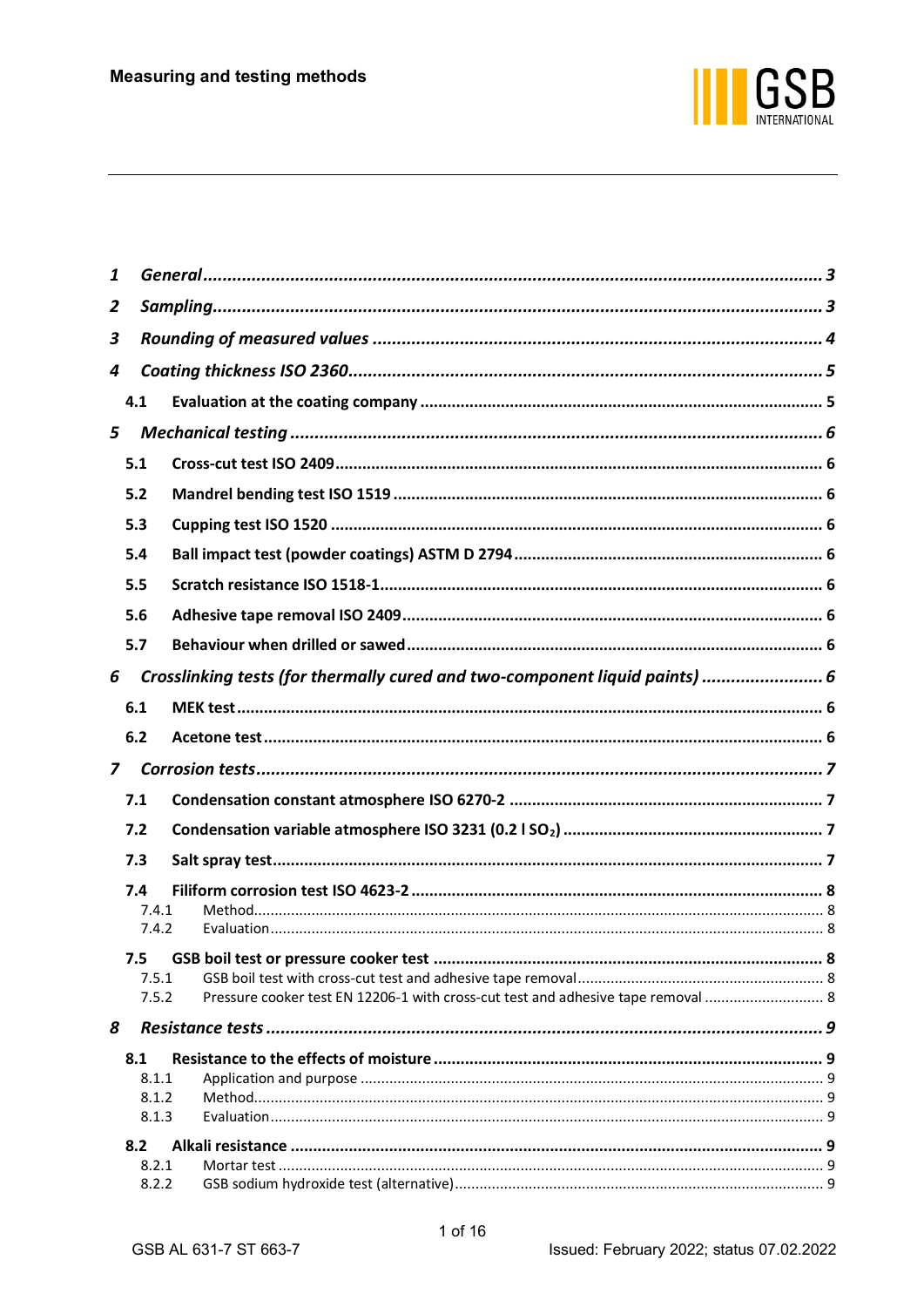

| 9                                                                                                      |  |                                                                                    |  |  |
|--------------------------------------------------------------------------------------------------------|--|------------------------------------------------------------------------------------|--|--|
| 10                                                                                                     |  |                                                                                    |  |  |
| 10.1                                                                                                   |  |                                                                                    |  |  |
| 10.2                                                                                                   |  |                                                                                    |  |  |
| 10.3                                                                                                   |  | Assessment of the change in colour and effect (in accordance with GSB standard) 11 |  |  |
| 11                                                                                                     |  |                                                                                    |  |  |
| 12                                                                                                     |  |                                                                                    |  |  |
| 12.1                                                                                                   |  |                                                                                    |  |  |
| 12.2                                                                                                   |  |                                                                                    |  |  |
| 12.3                                                                                                   |  |                                                                                    |  |  |
| 13                                                                                                     |  |                                                                                    |  |  |
| 14                                                                                                     |  |                                                                                    |  |  |
| 15                                                                                                     |  |                                                                                    |  |  |
| Colour drop test to prove "open porosity" of the oxide layer (in accordance with ISO<br>16<br>2143) 15 |  |                                                                                    |  |  |
| 17                                                                                                     |  |                                                                                    |  |  |
| 18                                                                                                     |  |                                                                                    |  |  |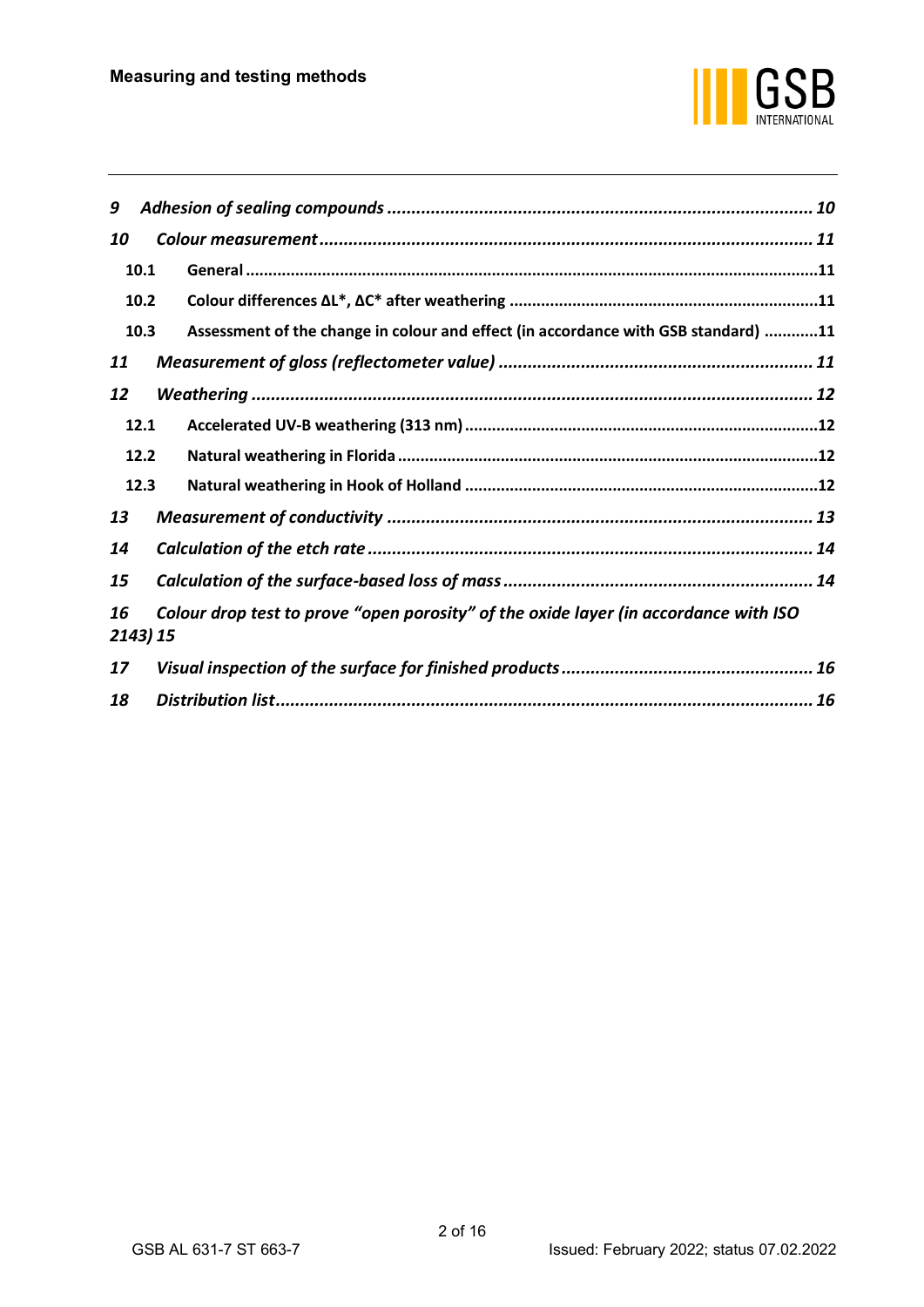

# <span id="page-4-0"></span>**1 General**

In this section, all of the measuring and testing methods set out for testing the technical requirements for pre-treatments, coating materials, as well as for quality assessment and monitoring of coating companies are defined.

When taking measurements, the operating instructions of the manufacturer of the equipment must be observed.

All tests are conducted based on the standards and guidelines referred to in this section.

# <span id="page-4-1"></span>**2 Sampling**

The number of samples is determined by the number of parts in a batch:

| Size of delivery | Number of samples<br>(random selection) | Limit of acceptability that does<br>not correspond to the standard |
|------------------|-----------------------------------------|--------------------------------------------------------------------|
| 1 to 10          | All                                     | $\mathbf 0$                                                        |
| 11 to 200        | 10                                      | 1                                                                  |
| 201 to 300       | 15                                      |                                                                    |
| 301 to 500       | 20                                      | 2                                                                  |
| 501 to 800       | 30                                      | 3                                                                  |
| 801 to 1300      | 40                                      | 3                                                                  |
| 1301 to 3200     | 55                                      | 4                                                                  |
| 3201 to 8000     | 75                                      | 6                                                                  |
| 8001 to 22000    | 115                                     | 8                                                                  |
| 22001 to 110000  | 150                                     | 11                                                                 |

<sup>a</sup> A batch is a complete customer order or a part of the order that is in production.

Guidance on the selection of appropriate sampling methods is given in ISO 2859-1.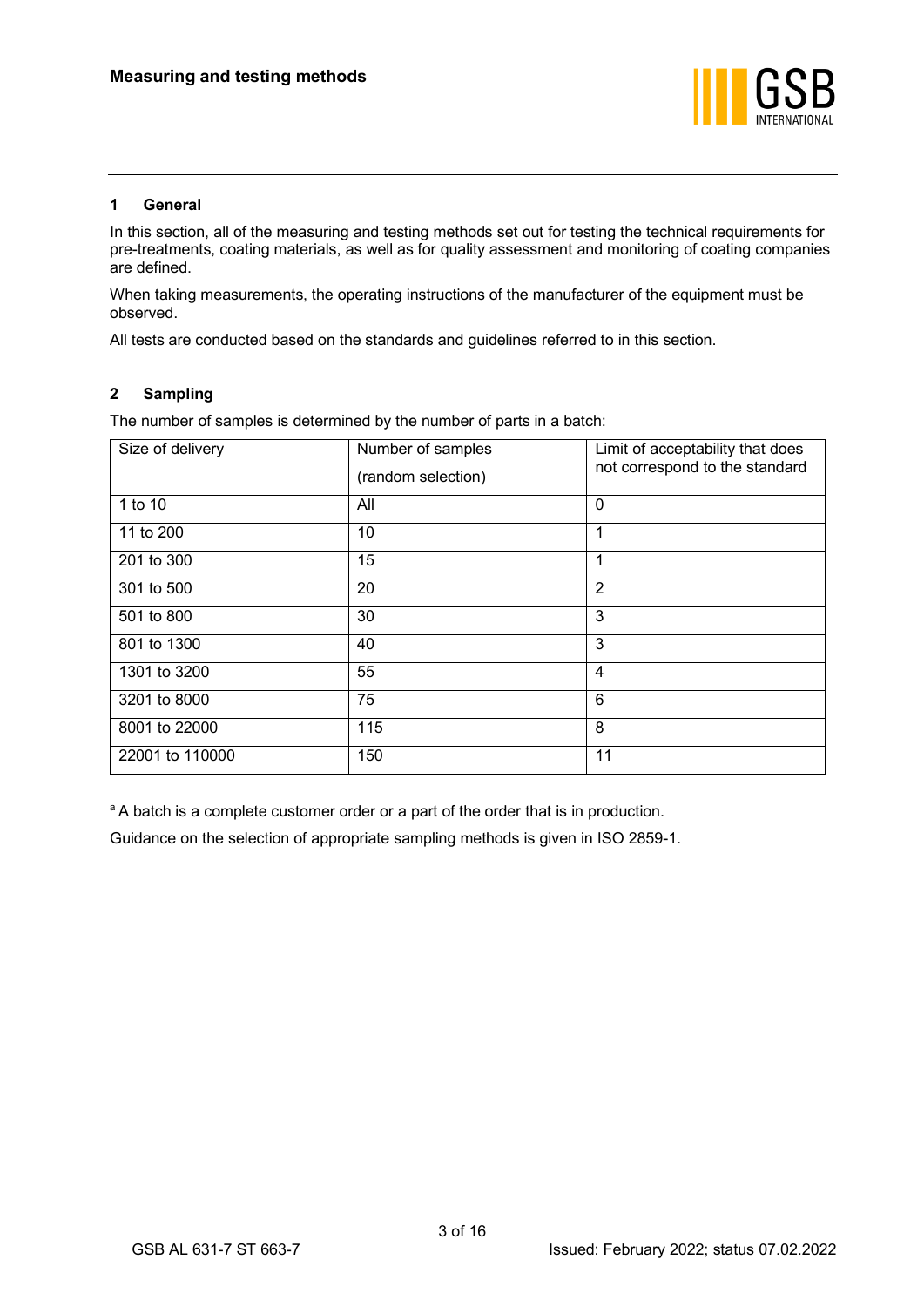

# <span id="page-5-0"></span>**3 Rounding of measured values**

The following rounding rule applies to all results of the measuring and testing procedures prescribed in these quality guidelines:

All measured values must be rounded to the last digit of the specified limit value - the rounding digit.

Decisive for the rounding is the digit following the rounding digit.

The rounding rule is that for values of the next digit from ≥ 5 is rounded up and for values of the next digit of < 5, it is rounded down.

For example, if the setpoint is 2.0, the first digit after the decimal point must be considered when rounding the measured value. In this case this is the 0.

| <b>Limit value</b> | <b>Measured value</b> | <b>Evaluation value</b> |
|--------------------|-----------------------|-------------------------|
| 2,0                | 2,08                  | 2,1                     |
|                    |                       |                         |
| 7,15               | 7,184                 | 7,18                    |
|                    |                       |                         |
|                    | ວ                     |                         |

Examples (rounding digit, following digit)

This rounding rule should only be applied to final results. Values used in formulae to calculate final results must not be rounded.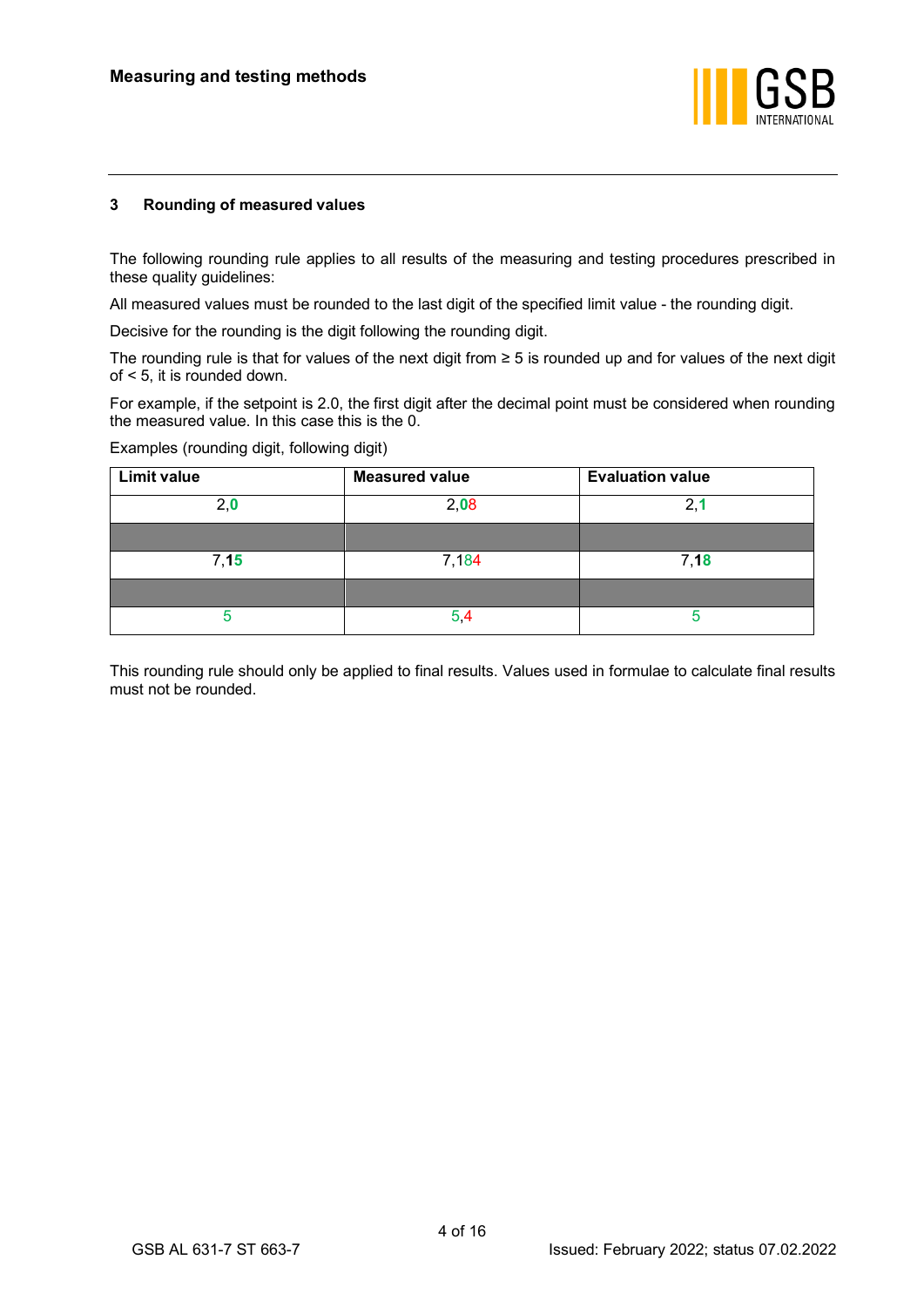

# <span id="page-6-0"></span>**4 Coating thickness ISO 2360**

When calculating the coating thickness, the effects on the measuring device of the alloy from the carrier material must be taken into account.

# <span id="page-6-1"></span>**4.1 Evaluation at the coating company**

When testing any sample, a measurement should be taken from at least 5 measuring points (1 cm<sup>2</sup>) spread across the surface in question.



If a measuring point displays less than 80% of the prescribed coating thickness, then the sample must be rejected and assigned to column 3 in the table in XYZ.

The mean average value of the 5 measuring points on a sample must at least correspond to the prescribed coating thickness. If this mean average value is below the prescribed coating thickness but still above the 80% threshold, the sample must be rejected and assigned to column 3 in the above table in Section XYZ.

The test is marked as failed if the average value of a sample is < 80% of the prescribed coating thickness. In addition, the number of samples below the prescribed coating thickness, but still above the 80% threshold, must not exceed the limit of acceptability.

Assessment using 4 typical examples with 50  $\Box$ m:

| Example 1: | Measured values in um:<br>Assessment | 58 64 70 64 60<br>This sample is perfect.                                                                                                                                                                                       |
|------------|--------------------------------------|---------------------------------------------------------------------------------------------------------------------------------------------------------------------------------------------------------------------------------|
| Example 2: | Measured values in um:<br>Assessment | 58 52 54 50 48<br>This sample is good because the average coating<br>thickness is over 50 um and none of the measured<br>values are under 40 $\mu$ m (80% of 50 $\mu$ m).                                                       |
| Example 3  | Measured values in um:<br>Assessment | 48 42 44 46 48<br>This sample is unsatisfactory and falls under the<br>category of "non-corresponding samples" in the table<br>in Section XYZ.                                                                                  |
| Example 4: | Measured values in um:<br>Assessment | 58 52 54 50 48<br>This sample is unsatisfactory although the average<br>coating thickness is over 50 um. Since the measured<br>value of 38 um is below the tolerance threshold of<br>80% (40 µm), the test is marked as failed. |

The specifications cited do not apply to parts that place special demands on the coating company due to their geometry.

Customer requirements that depart from these specifications are excluded, provided that there is a verifiable written agreement to this effect.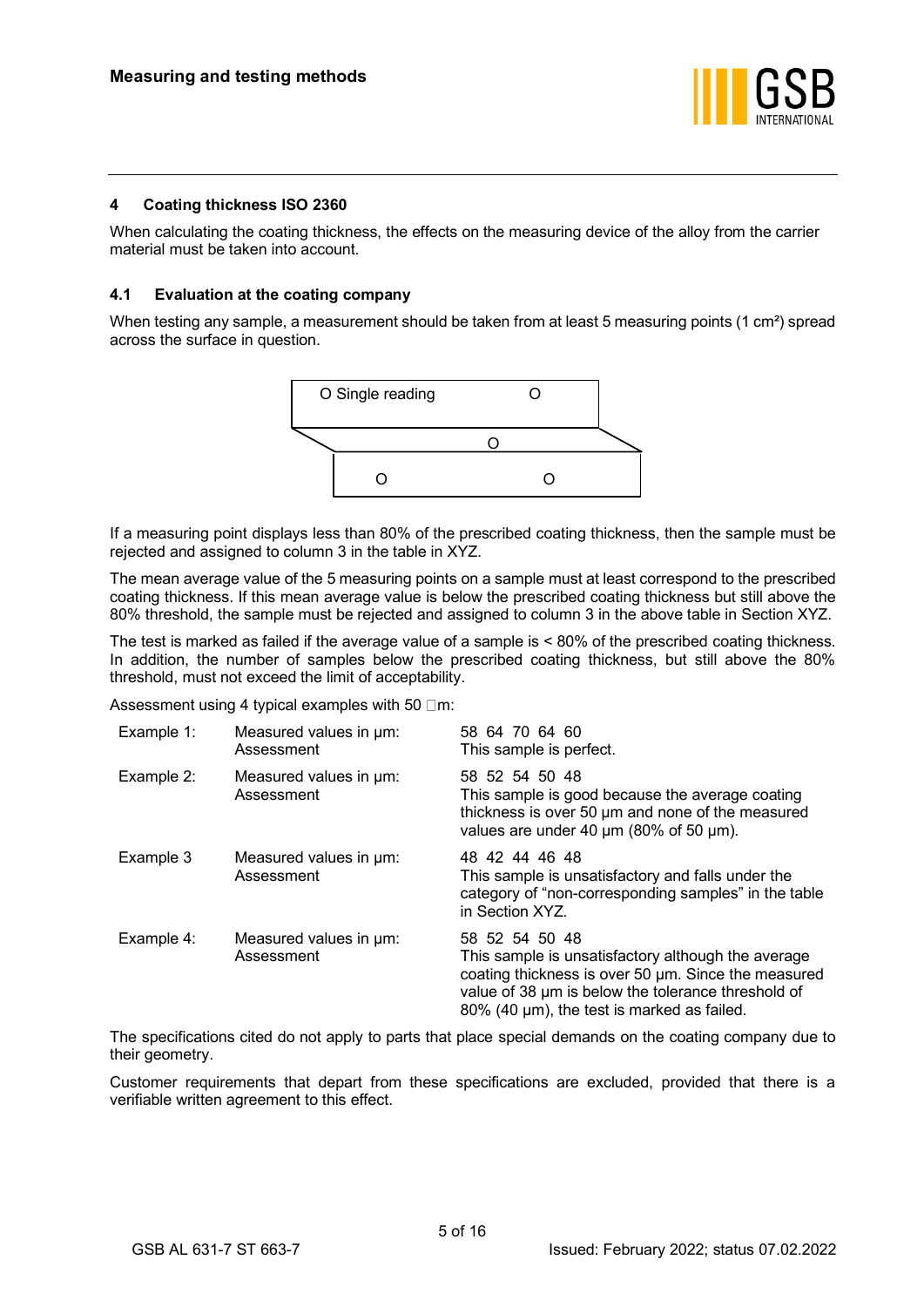

# <span id="page-7-0"></span>**5 Mechanical testing**

#### <span id="page-7-1"></span>**5.1 Cross-cut test ISO 2409**

The distance between cuts depends on the dry coating thickness measured.

Following the test, an adhesive tape tear-off must be performed, according to section 5.5.

# <span id="page-7-2"></span>**5.2 Mandrel bending test ISO 1519**

The mandrel bending test shall be performed in accordance with ISO 1519.

# <span id="page-7-3"></span>**5.3 Cupping test ISO 1520**

Following the test, an adhesive tape tear-off shall be performed, according to section 5.5.

# <span id="page-7-4"></span>**5.4 Ball impact test (powder coatings) ASTM D 2794**

The test shall be carried out with a ball diameter of 15.9 mm, with a film thickness of 70  $\mu$ m  $\pm$  10  $\mu$ m and 1 hour after coating at a temperature of 20 °C to 25 °C. The test shall be carried out without any aids. The visual assessment is carried out without aids.

Following the test, an adhesive tape tear-off shall be performed, according to section 5.5.

#### <span id="page-7-5"></span>**5.5 Scratch resistance ISO 1518-1**

Scratch resistance is tested using a load of 20 N on a scribe needle A with a carbide hemispherical tip with a radius of  $0.50 \pm 0.01$  mm.

#### <span id="page-7-6"></span>**5.6 Adhesive tape removal ISO 2409**

Adhesive tape is affixed as per ISO 2409 on the coated side of the sample metal sheet after mechanical deformation. Press down firmly on the coating in order to avoid cavities or air bubbles. After one minute, quickly remove the adhesive tape at a right angle to the surface of the metal sheet. No equipment is used for the visual inspection.

#### <span id="page-7-7"></span>**5.7 Behaviour when drilled or sawed**

It must be possible to work on the coated components with standard tools and cutting devices without visually disruptive spalling appearing on the coating. These tests must be carried out on suitable materials (e.g. profile sections) following appropriate pre-treatment and application of paint.

# <span id="page-7-8"></span>**6 Crosslinking tests (for thermally cured and two-component liquid paints)**

#### <span id="page-7-9"></span>**6.1 MEK test**

A square, four-ply cheese cloth measuring 5 cm in length along its edge must be laid flush on the area to be tested, soaked with 1 ml of MEK (methyl ethyl ketone) and covered immediately with a watch glass. Exposure time: 2 minutes

After removing the damp cloth, the remaining solvent must be wiped away immediately.

Prior to hardness testing, artificial ageing must be carried out for 60 minutes at a minimum of 120 °C. The subsequent Buchholz hardness measurement must be at least 80 (indentation length  $\Box$  1.25 mm). There must not be any surface flaws (lines, reduction of gloss, removal of supporting surface etc.).

#### <span id="page-7-10"></span>**6.2 Acetone test**

A square, four-ply cheese cloth measuring 5 cm in length along its edge must be laid flush on the surface to be tested, soaked with 1 ml of acetone and covered immediately with a watch glass. Exposure time: 2 minutes

After removing the damp cloth, the remaining solvent must be wiped away immediately.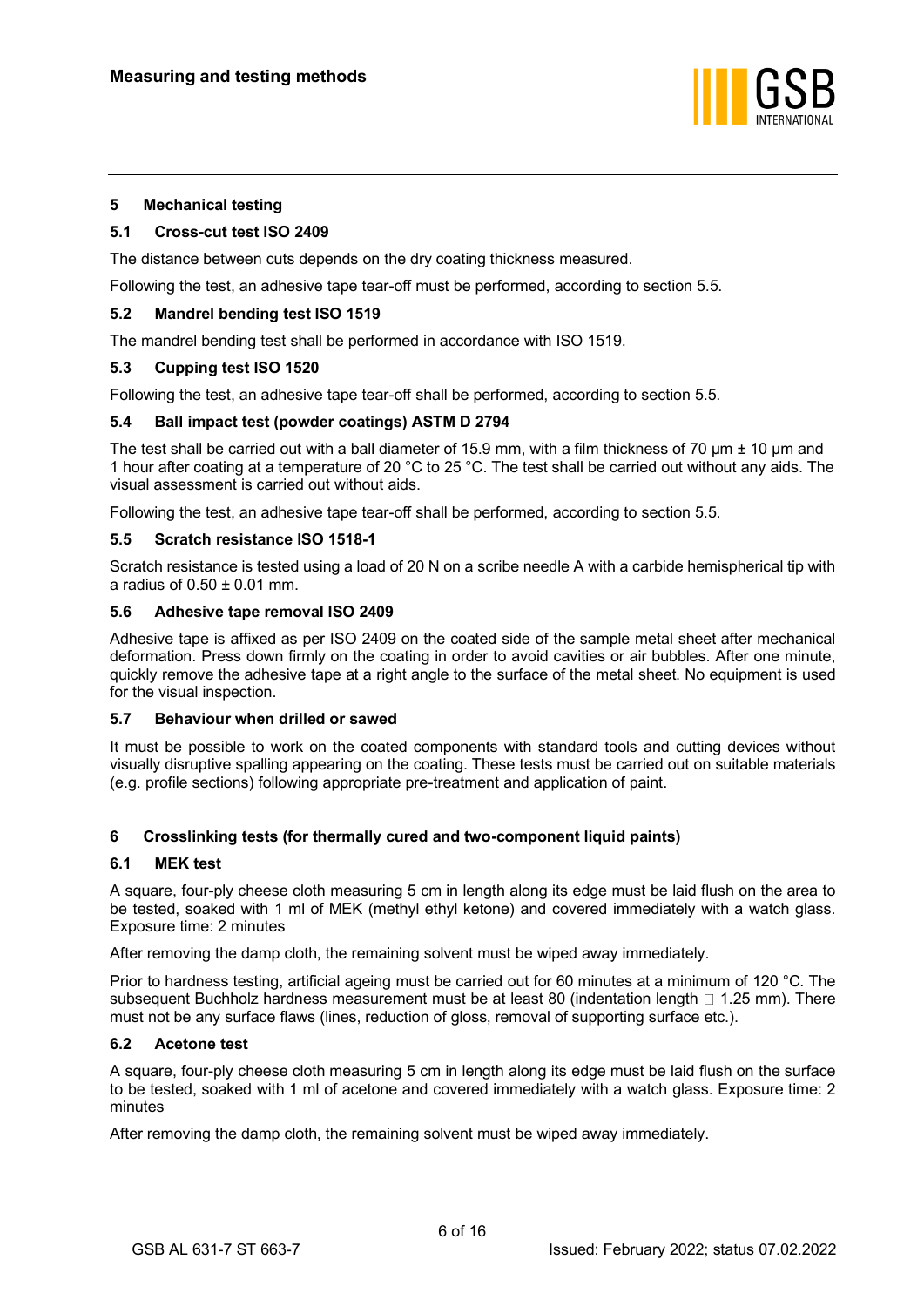

Prior to hardness testing, artificial ageing must be carried out for 60 minutes at a minimum of 120 °C. The subsequent Buchholz hardness measurement must be at least 80 (indentation length  $\Box$  1.25 mm). There must not be any surface flaws (lines, reduction of gloss, removal of supporting surface etc.).

# <span id="page-8-0"></span>**7 Corrosion tests**

# <span id="page-8-1"></span>**7.1 Condensation constant atmosphere ISO 6270-2**

Prior to the test, a T-cut must be made in the samples to be tested down to the metal using a Sikkens scribe needle (1 mm).

Evaluation: Degree of blistering in accordance with ISO 4628-2

Delamination of the scratch in accordance with ISO 4628-8

# <span id="page-8-2"></span>**7.2 Condensation variable atmosphere ISO 3231 (0.2 l SO2)**

Prior to the test, a T-cut must be made in the samples to be tested down to the metal using a Sikkens scribe needle (1 mm).

Evaluation: Degree of blistering in accordance with ISO 4628-2

Delamination of the scratch in accordance with ISO 4628-8

# <span id="page-8-3"></span>**7.3 Salt spray test**

# • **Neutral salt spray test ISO 9227 (NSS=SS)**

Prior to the test, a T-cut must be made in the samples to be tested down to the metal using a Sikkens scribe needle (1 mm).

Evaluation: Degree of blistering in accordance with ISO 4628-2

Delamination of the scratch in accordance with ISO 4628-8

# • **Acetic acid salt spray test ISO 9227 (AASS=ESS)**

Depending on the profile cross section, the cuts are applied with a Sikkens scribe needle (1 mm) in longitudinal and transverse direction

Evaluation: Degree of blistering in accordance with ISO 4628-2

Delamination of the scratch in accordance with ISO 4628-8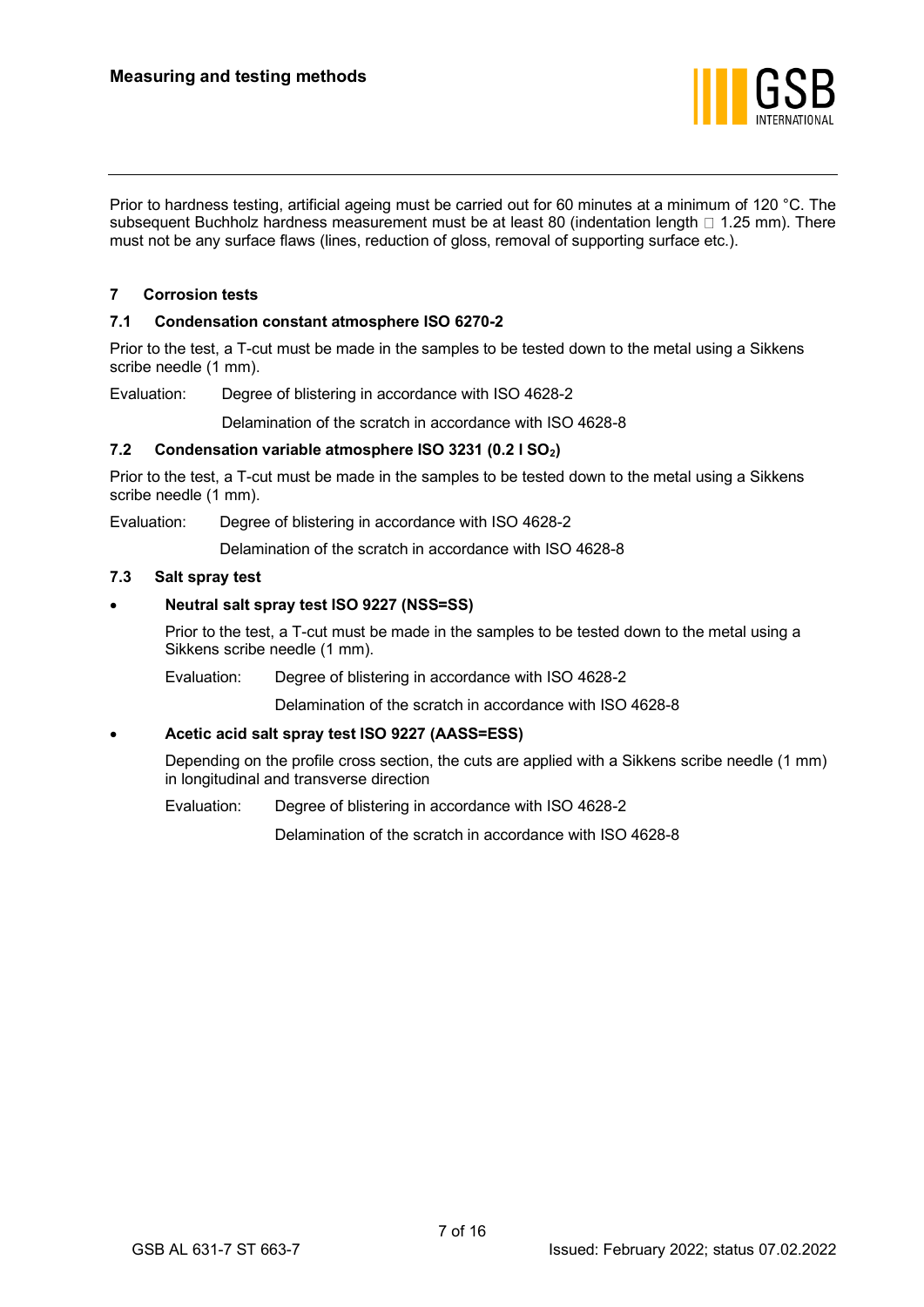

# <span id="page-9-0"></span>**7.4 Filiform corrosion test ISO 4623-2**

# <span id="page-9-1"></span>**7.4.1 Method**

Depending on the profile cross section, the scratches are made using a Sikkens scribe needle (1 mm) in vertical and horizontal directions, as described in ISO 4623-2.

# <span id="page-9-2"></span>**7.4.2 Evaluation**

The evaluation is made on coated aluminium samples. At least 2 samples must be tested. With this evaluation method, only filaments that can be identified without tools\* are taken into consideration. In general, 5 mm at both the head and tail of the scratch are not considered. The filament length is calculated using the distance between the mechanical damage (scratch) and the head of the filament. When measuring, the measuring tool (scale: 0.1 mm) is at an angle of 90° to the scratch. The curvature of the filament is ignored in the measurement.

Both sides along both scratches must be considered prior to evaluation. In each case, the evaluation is made on the side of the scratch that shows the greatest corrosion. In cases of doubt, the side of the scratch that does not fulfil the requirements of the specification must be evaluated. The filament frequency (H) is calculated by counting the individual filaments along the more heavily corroded side of the scratch. The mean average value for the average filament length (I) is calculated by adding the individual lengths of the filaments on the scratch side to be evaluated and then dividing the total length by the number of filaments measured.

The average filament length (l) multiplied by the filament frequency (H) produces the coefficient of filiform corrosion (F).

$$
H = Z/L
$$
  $F = I * H$ 

 $I_{\text{max}}$  = maximum filament length (mm) l = average filament length (mm)  $Z =$  number of filaments  $L =$  length of scratch (mm) H = filament frequency F = index for filiform corrosion

All calculated values must be specified in the test report

\*(excluding medical visual aids)

# <span id="page-9-3"></span>**7.5 GSB boil test or pressure cooker test**

If blistering occurs during the boil test or pressure cooker test, another sample must be coated on commercially available chromated sheet aluminium and the boil test or pressure cooker test carried out. If blisters also appear in the paint film here, then the test is deemed as failed.

# <span id="page-9-4"></span>**7.5.1 GSB boil test with cross-cut test and adhesive tape removal**

Two-hour boil test in deionised water. The surface is visually inspected immediately.

The sample is then stored at room temperature for one hour. This is then followed by the cross-cut test or the cross-cut test with adhesive tape removal (see [5.1](#page-7-1) and [5.6\)](#page-7-6).

# <span id="page-9-5"></span>**7.5.2 Pressure cooker test EN 12206-1 with cross-cut test and adhesive tape removal**

After cooling, a visual inspection is conducted.

The sample is then stored at room temperature for one hour. This is then followed by the cross-cut test or the cross-cut test with adhesive tape removal (see [5.1](#page-7-1) and [5.6\)](#page-7-6).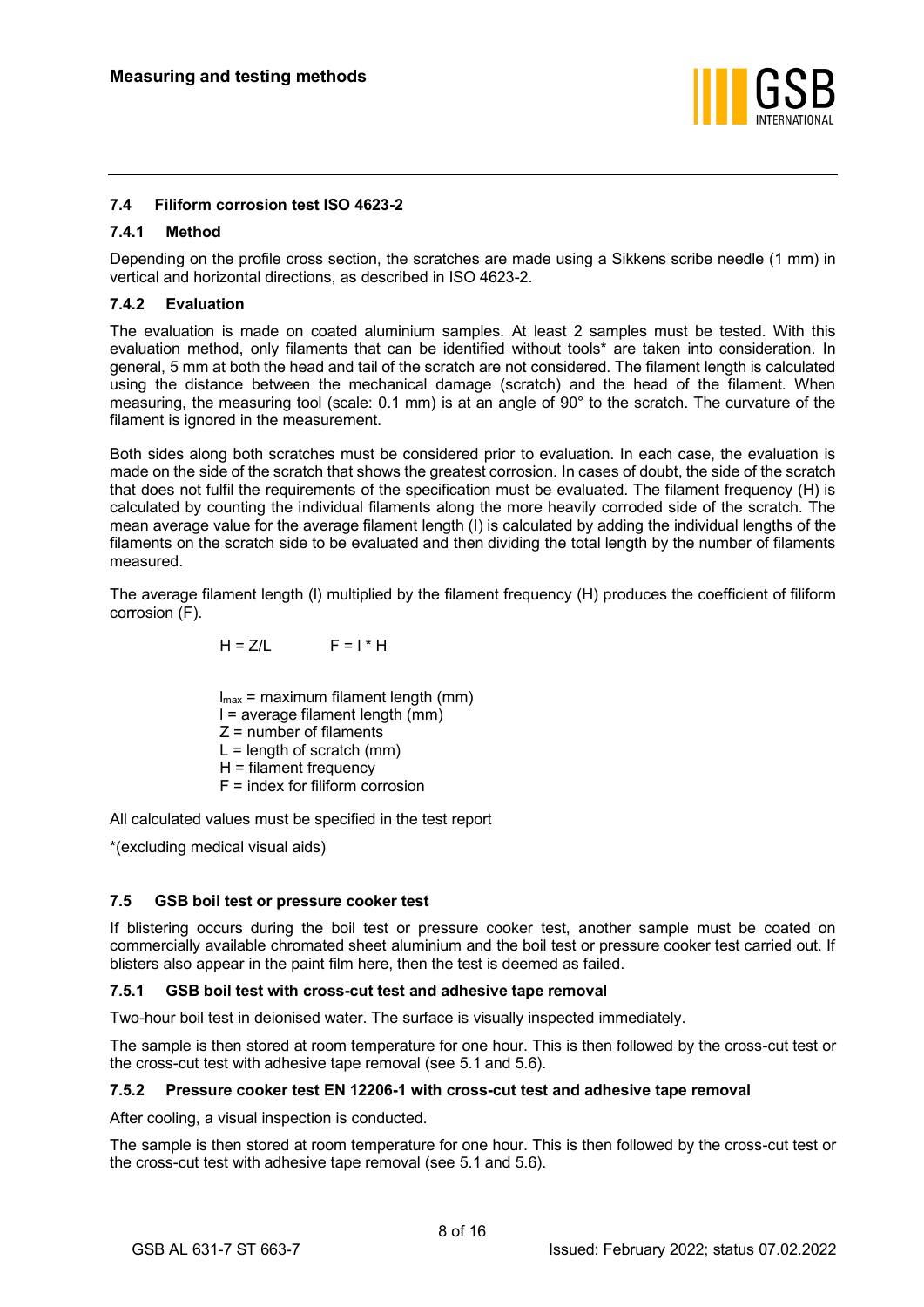

# <span id="page-10-0"></span>**8 Resistance tests**

# <span id="page-10-1"></span>**8.1 Resistance to the effects of moisture**

#### <span id="page-10-2"></span>**8.1.1 Application and purpose**

Here the shelf life of coated aluminium building components subjected to condensation and temperature in sealed plastic film packaging should be tested.

A process is described that involves less moisture than a condensation constant atmosphere, a boil test or exposure to an average temperature.

# <span id="page-10-3"></span>**8.1.2 Method**

Five round filters, category no. 1001-055 from Whatman, are laid on top of one another on the correctly coated sample and soaked with 1.5 ml  $+$  0.1 ml of deionised water. The moist sheets of filter paper are pressed down lightly and covered with a watch glass. In order that no moisture can escape, the watch glass is bonded to the sample with insulating tape (Scotch Super 33+ from 3M).

The test metal sheet prepared in this way is stored for 4 hours  $\pm$  5 minutes in the drying cabinet at a sample temperature (object temperature) of  $T_{\text{BProbeB}} = 58 \pm 2 \degree C$ . After the sample has been cooled for 15 minutes, the watch glass and sheets of filter paper are then removed. The sample is conditioned at room temperature  $(T = 23 \pm 2 \degree C)$  for a period of  $t = 20 \pm 2$  h.

# <span id="page-10-4"></span>**8.1.3 Evaluation**

To calculate the colour change, 3 colour measurements excluding gloss are taken on the tested and untested reference sample 3. The average value is evaluated. The samples are also subject to a visual inspection by the quality committee.

# <span id="page-10-5"></span>**8.2 Alkali resistance**

#### <span id="page-10-6"></span>**8.2.1 Mortar test**

Make a mortar using 15 g of slaked lime, 41 g of cement and 244 g of sand with sufficient tap water to create a soft paste (mortar in accordance with EN 12206-1).

Then apply the mortar mixture, whilst still wet, over an area of approx. 5 cm in diameter to a sample that has been coated at least 24 hours before. Then immediately expose the samples for 24 hours to 95 - 100 % relative humidity at  $T = 40$  °C.

After removing the mortar, it can be dipped in acid in accordance with AAMA 2603- 02 to remove the remaining lime deposits. A round filter, category no. 1001-055 from Whatman, is applied to an area of 55 mm in diameter on the tested surface of the sample. This is soaked with 1.5 ml of 10% hydrochloric acid. After being exposed for 15 minutes, the sample is thoroughly cleaned with deionised water and dried. After 24 hours in the test chamber, it must be possible to easily remove the mortar must without leaving behind any residue.

Leave to dry and examine the coating by means of normal or corrected eyesight.

The change in colour and effect is assessed in accordance with Section [10.3.](#page-12-3) Mechanical damage to the coating caused by grains of sand must not be taken in consideration here.

If effect paints are to be used, which show a change in effect ≥ 3 (see Section 23) after the mortar test, a written confirmation of acceptance for this must be issued by the client. A binding submission of the tested sample in the mortar test must be signed by all the contract partners.

# <span id="page-10-7"></span>**8.2.2 GSB sodium hydroxide test (alternative)**

Approx. 1 ml of NaOH solution (2N) is dropped onto the painted surface to be tested and covered with a watch glass. After 60 minutes, the watch glass is removed, the excess NaOH solution sponged off with a soft cloth, the surface cleaned under running tap water and dried again with a towel.

The evaluation is made in accordance with Section [10.3.](#page-12-3)

Note: This test is not suitable for liquid paints with haematite pigmentation (e.g. DB colours)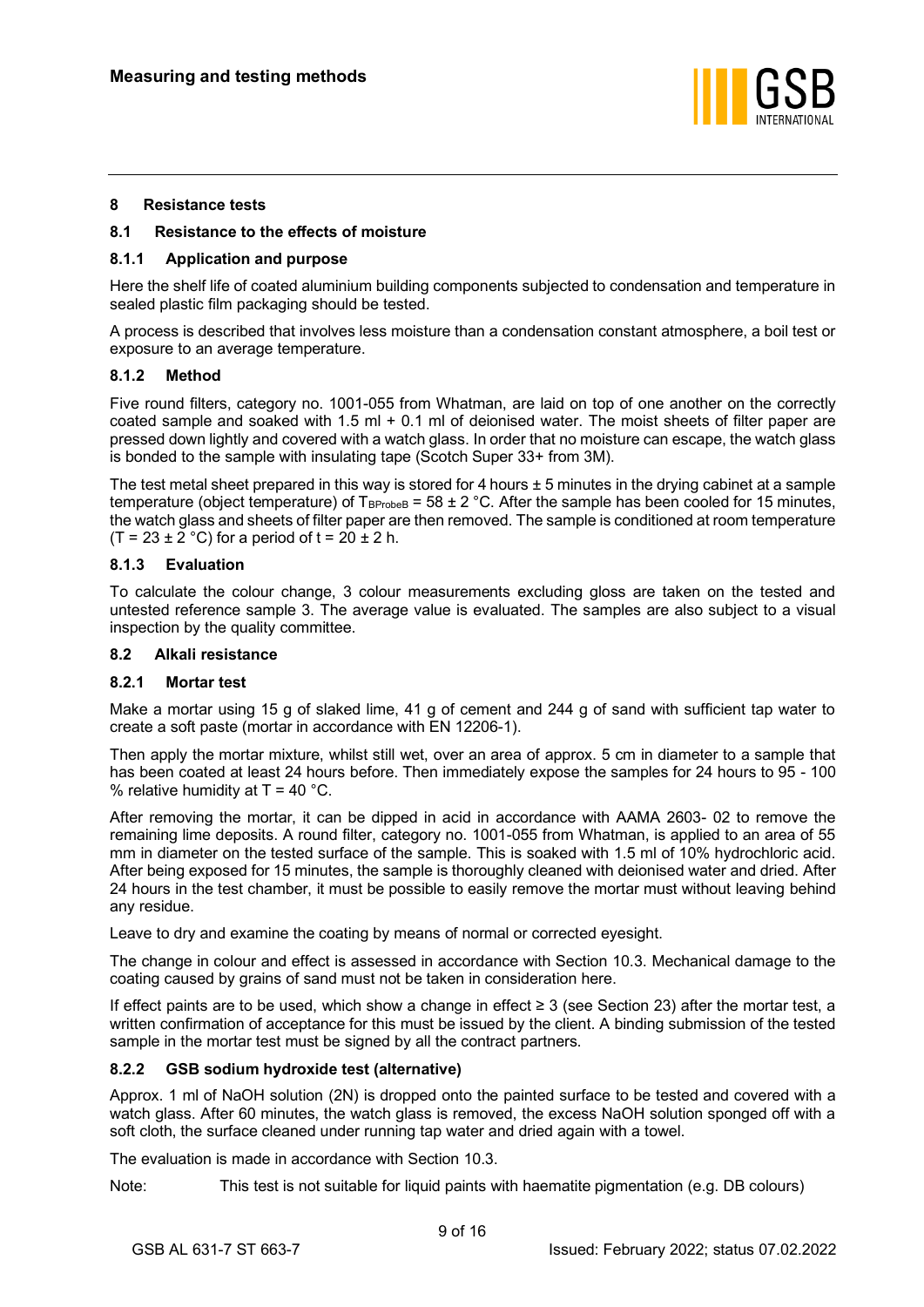

# <span id="page-11-0"></span>**9 Adhesion of sealing compounds**

# **Materials needed**

- Sealant: DC791 Dow Corning or sealant recommended by paint manufacturer (note expiration date)

- Cartridge gun
- Isopropyl alcohol
- Cutter knife or scalpel
- Pipette
- Paper towels

# **Implementation**

# **1. cleaning**

o Apply 2.5 ml isopropanol to the surface to be tested (approx. 15 x 20 cm) and clean it with a soft paper towel by performing 5 double strokes in the longitudinal direction and 5 double strokes in the transverse direction.

o After wiping in longitudinal and transverse direction, no paint must remain on the cloth and the paint surface must not show any damage.

o Allow the surface to flash off for at least 5 min before applying the sealant.

# **2. application of the sealing compound**

o The unscrewed nozzle of the applicator is cut to 8 mm inside diameter (approx. 35 mm from the tip). An adhesive tape should be applied so that it runs across the caterpillar on the lower part of the test sheet. The caterpillar should end on the tape so that later removal of the caterpillar is facilitated.

o After flash-off, apply two approx. 100 mm long caterpillars of the sealant "to the previously cleaned surface using the cartridge gun.

o The caterpillar should have approximately the following dimensions: 100 mm long, 10 mm wide and 5- 7mm high.

o The sample is then stored for 7 days at room temperature (23±2°C) and 50% relative humidity. stored.

# **3. pull off the caterpillar**

o Detach the caterpillar from the adhesive tape and pull it off by hand until the sealant caterpillar itself cracks (cohesive fracture) or completely detaches from the surface (adhesive fracture).

o If the caterpillar tears itself, use a cutter knife or scalpel at a 90° angle (to the sheet metal) to and pulled again until the caterpillar threatens to tear again. This is repeated until the caterpillar is completely removed.

# **Evaluation**

The result of the test is considered "OK" if there is a cohesive fracture. Adhesion fracture is not permissible.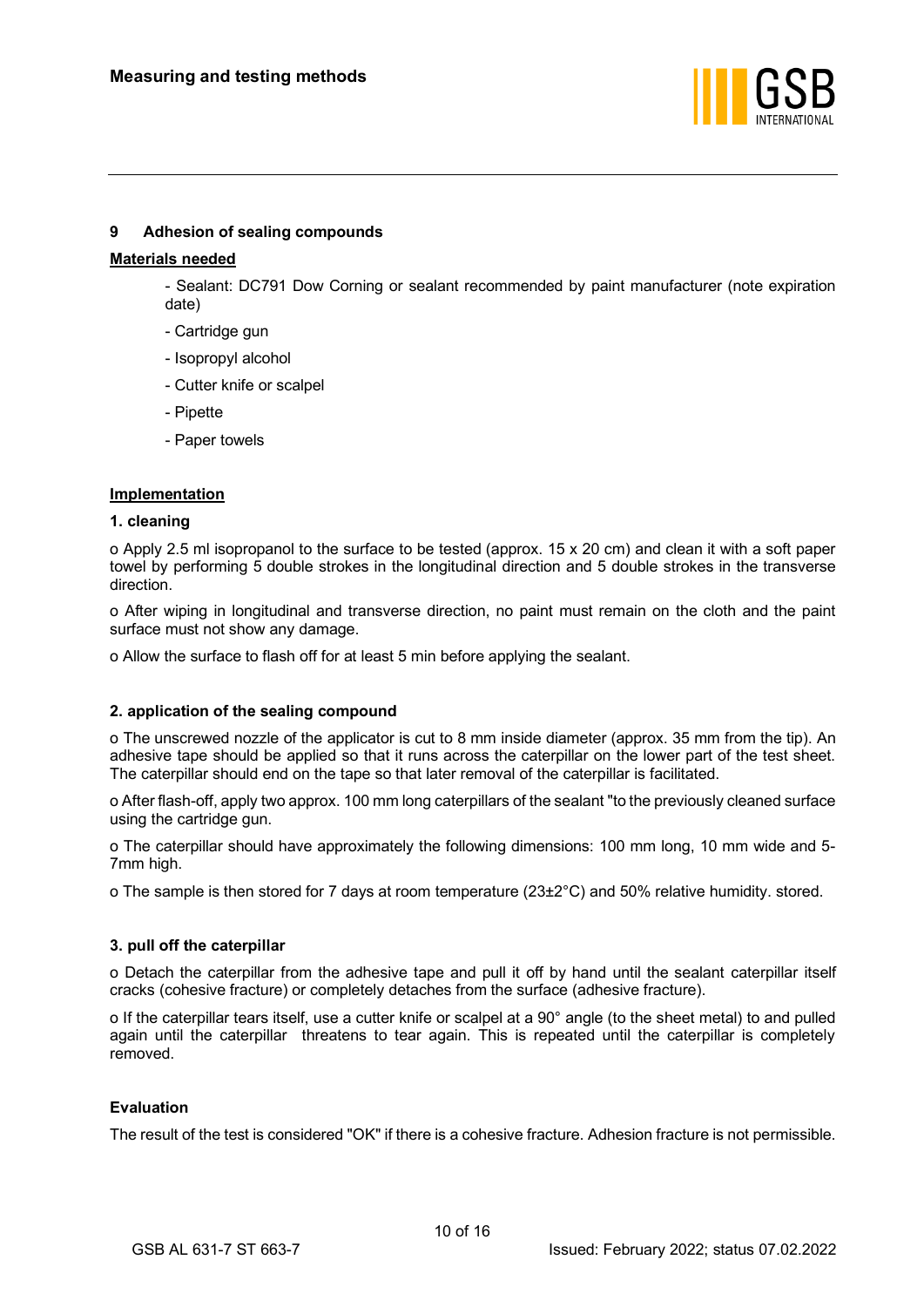

# <span id="page-12-0"></span>**10 Colour measurement**

# <span id="page-12-1"></span>**10.1 General**

3 colour measurements are made at different places on the exposed, cleaned sample and the unexposed reference sample, with the measuring points always at least 50 mm apart.

The arithmetical mean value is taken from the colorimetric values of the measurements.

The conditions for measurement and colorimetric evaluation are:

- A spectral photometer or a colorimeter must be used in accordance with the tristimulus method as per ISO 11664-3;
- The measuring geometry is d8/Spex. excluding gloss or 45/0
- The colorimetrical evaluation must be for the standard illuminant type D65 and the 10° standard observer in accordance with ISO 11664-2 and DIN 5033 Part 7;
- The coordinates must be calculated in accordance with the CIELAB colour difference formula in accordance with ISO 11664-4 for the sample and reference sample; the differences  $ΔL^*$  and  $ΔC_{ab}^*$ must be specified.

The measured differences, rounded to whole numbers, must not exceed the limit values (basic measurement geometry 45/0). If the limit values in the following table are exceeded, a visual inspection is made by the quality committee. If no RAL colour is available, the limit values for the nearest RAL colour apply.

Upon request, an arbitration test can be carried out at the Federal Institute for Materials Research and Testing (BAM) in Berlin using a spectral photometer for measurement geometry 45/0.

# <span id="page-12-2"></span>**10.2 Colour differences ΔL\*, ΔC\* after weathering**

The colour is measured in accordance with ISO 11664-4, illuminant type: D65/10° standard observer; measurement geometry 45/0.

#### <span id="page-12-3"></span>**10.3 Assessment of the change in colour and effect (in accordance with GSB standard)**

The change in effect for metallics is carried out as per the following assessment system in accordance with ISO 4628 Part 1.

Key value for intensity of change

- 0 Unchanged, i.e. no perceptible change
- 1 Very low, i.e. change only just perceptible
- 2 Low, i.e. clear perceptible change
- 3 Medium, i.e. very clear perceptible change
- 4 High, i.e. pronounced change<br>5 Very strong change
- 5 Very strong change

The assessment is made using a reference plate (to be obtained from the GSB International head office).

#### <span id="page-12-4"></span>**11 Measurement of gloss (reflectometer value)**

The reflectometer value must be measured in accordance with ISO 2813 using an angle of radiation of 60° for all tests. The reflectometer value must be specified in gloss units (GU).

Exception: Matt painted surfaces with an initial gloss  $\Box$  40 GU (measured with 60°) can be measured, where agreed, with the 85° geometry.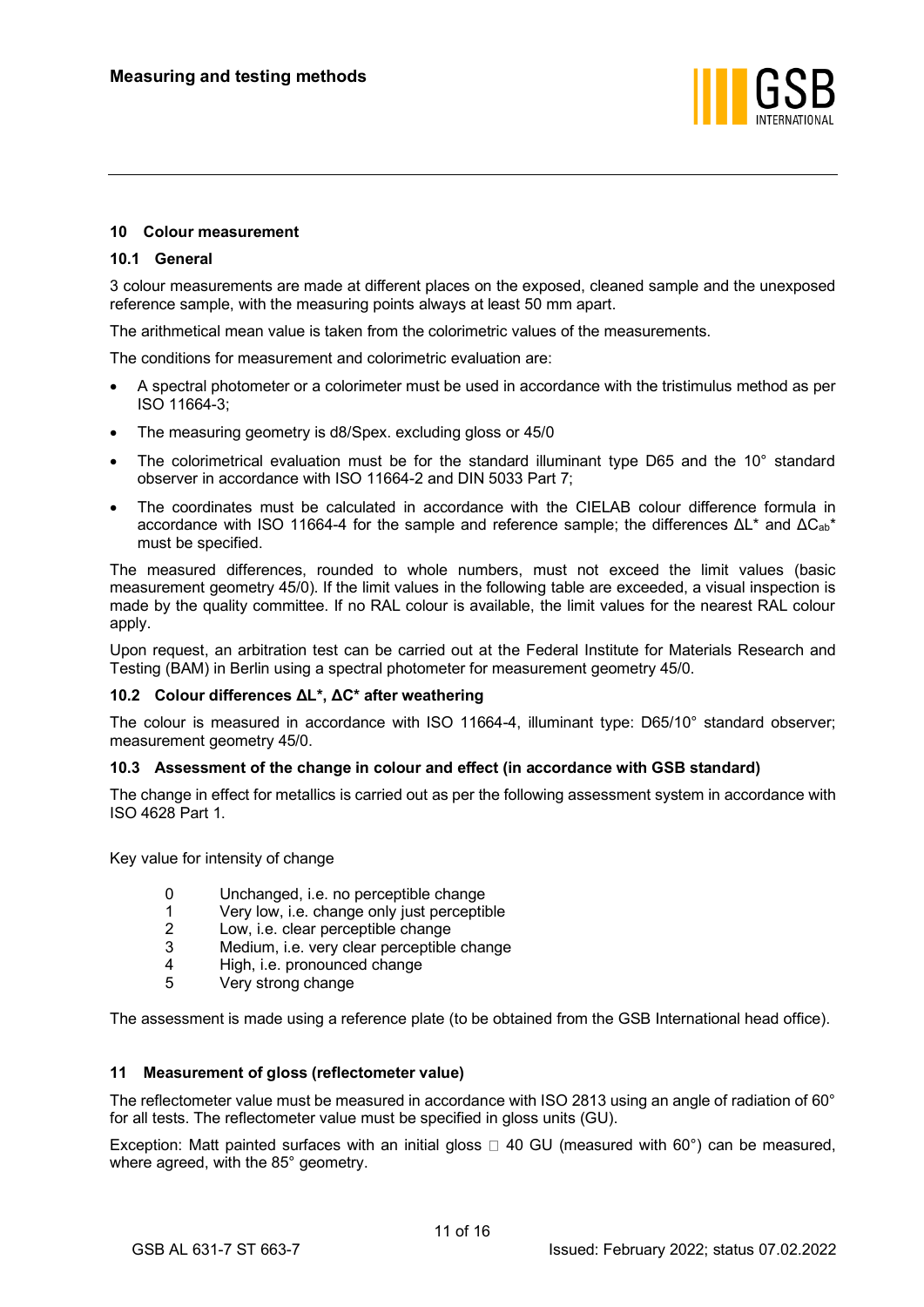

# <span id="page-13-0"></span>**12 Weathering**

# <span id="page-13-1"></span>**12.1 Accelerated UV-B weathering (313 nm)**

This test is carried out in accordance with ISO 16474-3. The QUV/SE accelerated weathering tester with Solar Eye radiation control must be used.

| Radiation source:             | $UVB-313$ nm                                         |  |
|-------------------------------|------------------------------------------------------|--|
| Cycle:                        | 4 h condensation, $T = 40 \degree C \pm 2 \degree C$ |  |
|                               | 4 h solar radiation. $T = 50 °C \pm 2 °C$            |  |
| Intensity of solar radiation: | $0.75 W/m^2/nm$                                      |  |

Alternatively, the accelerated weathering tester from Atlas ("UVTest – Fluorescent / UV Instrument") can be used.

#### <span id="page-13-2"></span>**12.2 Natural weathering in Florida**

For assessment, the gloss and colour limit values used are those defined in the quality guidelines valid at the time when the external test was started. Dimensions of samples: 100 x 300 x 0.7-0.8 (mm) (sample thickness is not binding). For assessment, the gloss and colour limit values used are those defined at the time when the external test was started.

The samples must be subjected to the external test from approx. April with the total UV radiation and angles specified in the table. The samples must be cleaned in a one-percent aqueous wetting solution using slight pressure with a soft sponge and then rinsed with deionised water. The surface should be kept as free as possible from dirt and impurities. Cleaning is carried out prior to determining the measurement of gloss and colour, as well as at the intervals specified in the table.

| Coating class                              | Standard                          | Master         | Premium        |
|--------------------------------------------|-----------------------------------|----------------|----------------|
| Southern orientation angle / °             | 5                                 | 45             | 45             |
| Approx. duration / months                  | Approx. 12                        | Approx. 36     | Approx. 60     |
| Total UV radiation / (MJ/ m <sup>2</sup> ) | 300                               | 840            | 1400           |
| Cleaning                                   | Once<br>prior<br>to<br>evaluation | Every 6 months | Every 6 months |

# <span id="page-13-3"></span>**12.3 Natural weathering in Hook of Holland**

Geometry of samples: Metal sheets: approx. 10 x 20 cm

Profiles: Dependent on the profile material used in the field test, length approx. 10-30 cm

The samples are usually subjected to external tests and evaluated once per year. External testing takes place between April and May. External testing runs for 10 years in total. The samples are orientated southwards at an angle of 45°. Interim evaluations are made once per year. The sample is washed down with water prior to evaluation.

The levels of infiltration, filament length and frequency are evaluated.

After 3, 5 and 10 years, an interim report must be produced for the pre-treatment manufacturers and GSB International.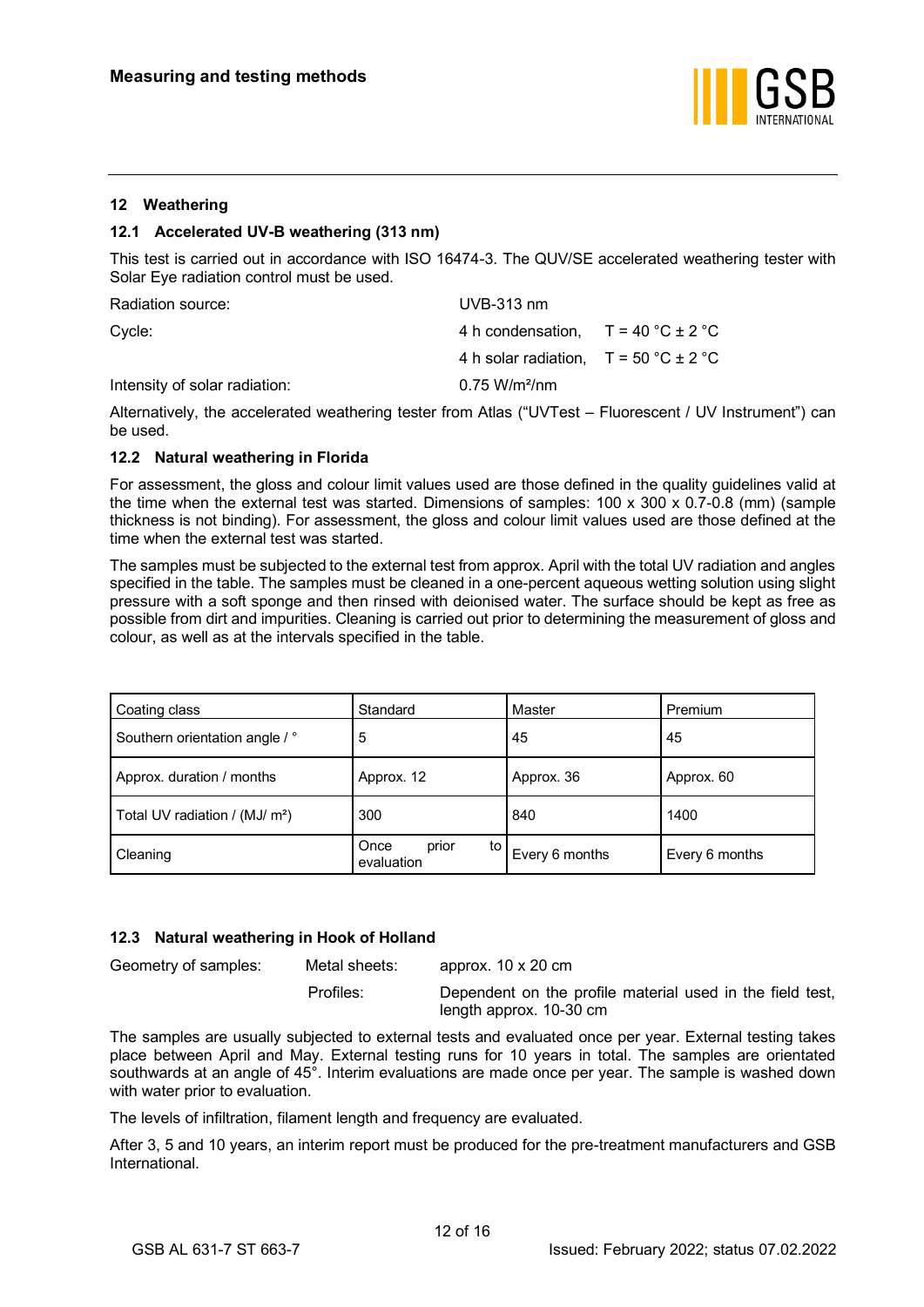

# <span id="page-14-0"></span>**13 Measurement of conductivity**

The measurement is used to calculate the conductivity of the water that drips off the visible surfaces of the pre-treated and rinsed parts after the final rinsing with deionised water. In addition, conductivity is measured at the spray nozzles and in the container used for the final rinse.

The water that has dripped off is caught in a suitable container (e.g. a beaker). The collecting vessel must be clean.

Prior to taking measurements, the conductivity measuring equipment must be tested using a calibration solution and set to the corresponding measuring range. In the case of equipment without temperature compensation, the water temperature must be monitored and the measuring device adjusted accordingly.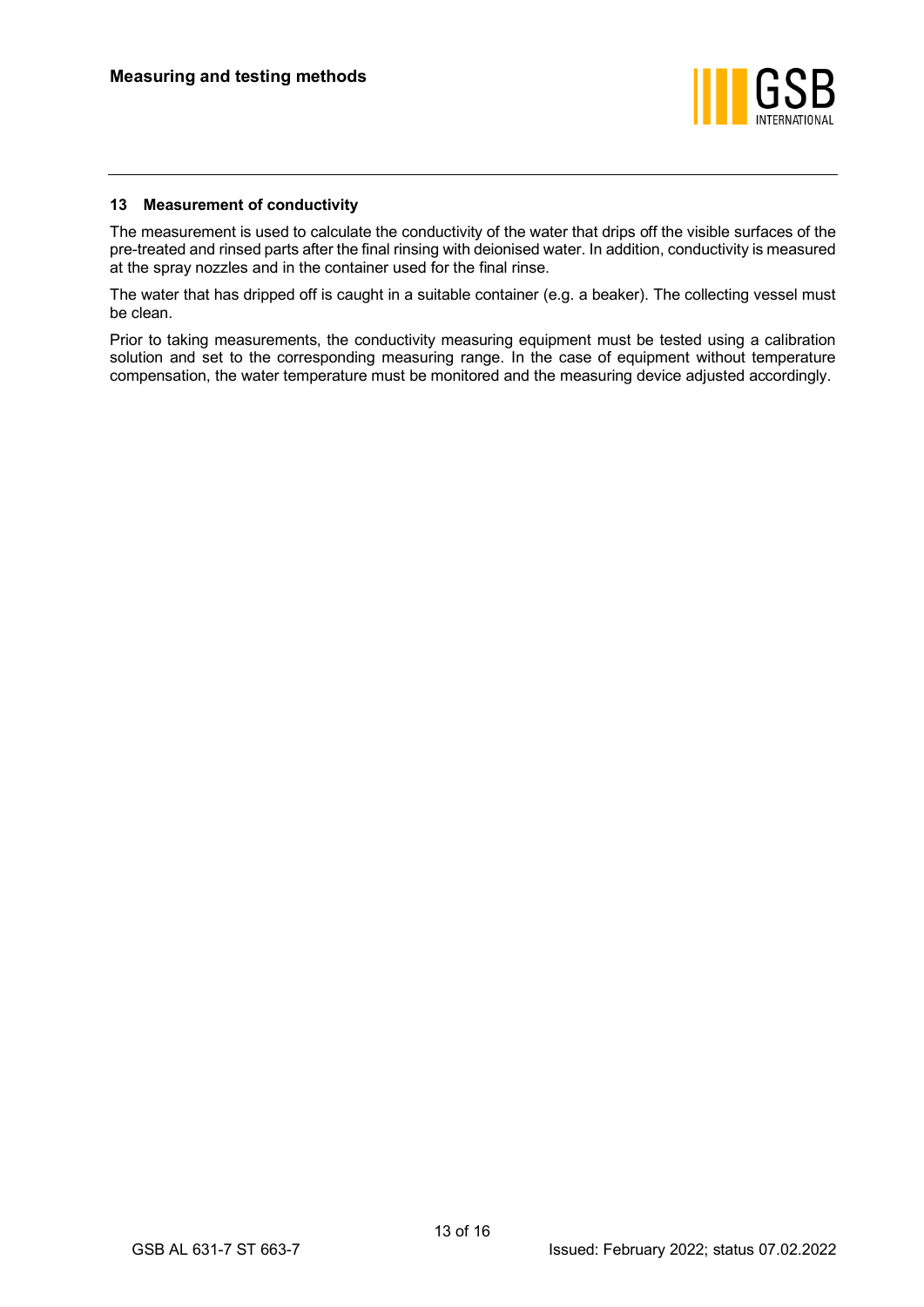

# <span id="page-15-0"></span>**14 Calculation of the etch rate**

The sample material must have a minimum length of 10 cm and must only be used once.

#### • **Preparation of samples**

Wipe the surface clean using acetone or isopropanol Weigh the samples using an analytical balance (accuracy  $\pm$  0.1 mg)

#### • **Treatment of samples**

The samples must be treated under production conditions. Depending on the pre-treatment system, the samples should be removed from the production process as follows:

- Acceptance of the sample prior to chromating / chromium-free pre-treatment
- Acceptance of the sample prior to the residual water dryer, removal of the passivation layer / conversion layer by etching.

The bath parameters must correspond to the specifications of the chemical supplier.

# • **Calculation of the etch rate**

- a. Dry the sample at 80 °C
- b. Weigh the sample using an analytical balance (accuracy  $\pm$  0.1 mg)
- c. Calculate the erosion (loss of weight / sample surface)

# <span id="page-15-1"></span>**15 Calculation of the surface-based loss of mass**

The coating layer for the chemical pre-treatment layer (chromating or chromium-free / chromium(VI)-free pre-treatment) is calculated according to the specifications of the pre-treatment chemical manufacturer. If no relevant test specification is available, you can proceed as follows. To do this, it must be possible for the relevant chemical pre-treatment with 65% nitric acid to be removed at 25 °C. This regulation can only be carried out for freshly generated pre-treatment layers.

The sample material must only be used once.

#### • **Treatment of samples**

- a. The samples must be pre-treated under production conditions.
- b. Acceptance of the sample after chromating / chromium-free pre-treatment after the residual water dryer. Cool to 20 – 23 °C.
- c. Weigh the sample using an analytical balance (accuracy  $\pm$  0.1 mg).
- d. Remove the passivation layer / conversion layer by etching the chemical pre-treatment layer (with 65 % nitric acid, density 1.4 g /  $cm<sup>3</sup>$ , for 5 to 10 minutes at a temperature  $25 °C$ ).

#### • **Calculation of the layer weight of the chemical pre-treatment**

- a. Dry the sample at 80 °C. Cool to  $20 23$  °C.
- b. Weigh the sample using an analytical balance (accuracy  $\pm$  0.1 mg).
- c. Calculate the eroded layer weight (loss of weight / sample surface). Specified in mg / m².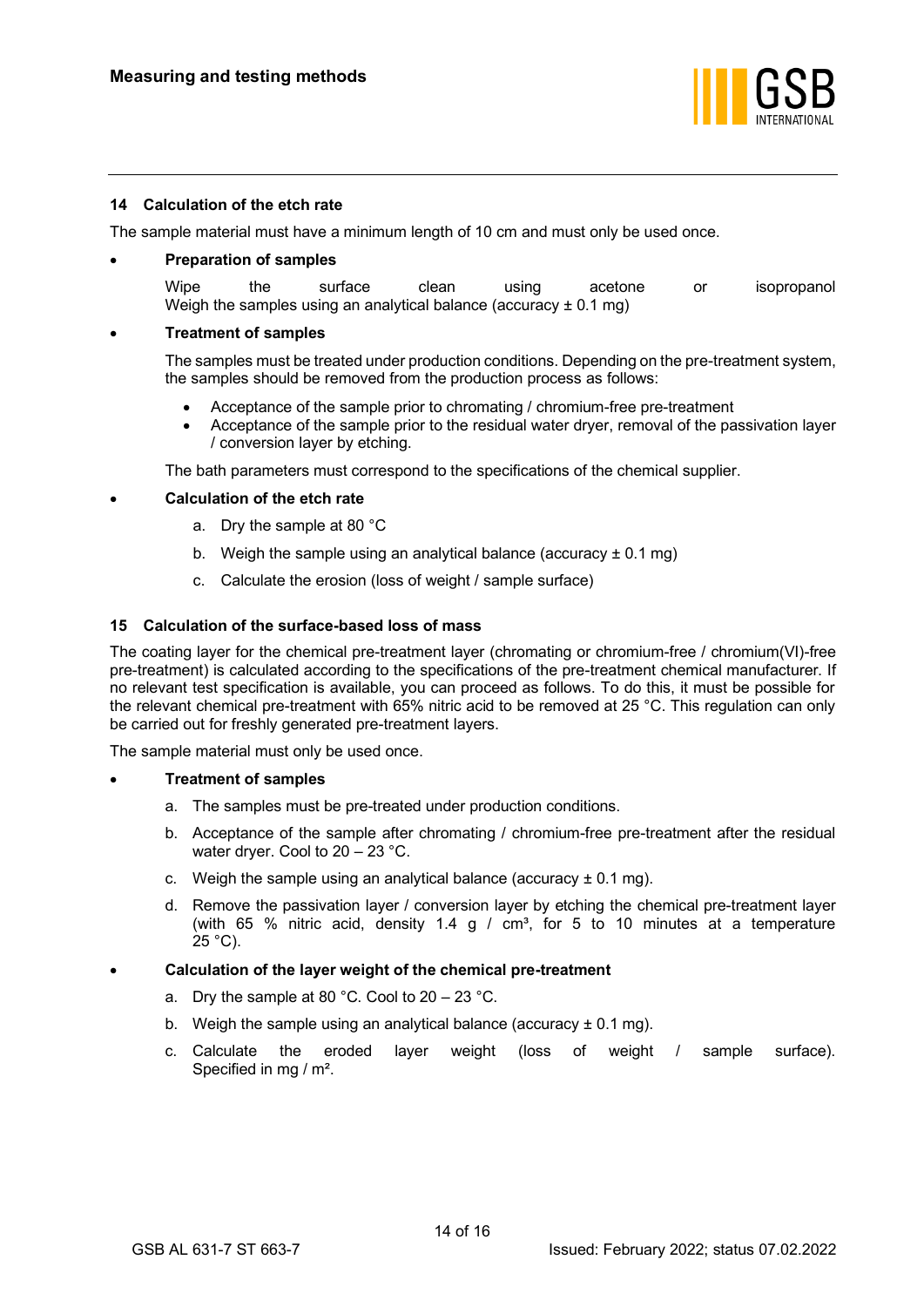

# <span id="page-16-0"></span>**16 Colour drop test to prove "open porosity" of the oxide layer (in accordance with ISO 2143)**

Prior to coating, a colour drop test must be carried out using Sanodye Blue 2 LW on five different profile sections of the batch with "pre-anodising" to be coated.

Dry and clean gloves must be worn at all times to handle the sections.

The test solution (=  $5 g /$  | Sanodye Blue 2 LW pH  $5.7 \pm 0.5$ ) is left to act upon the pre-anodised and carefully rinsed surface of the sample section for 1 minute and then wiped dry with a soft towel.

If the first test is negative, it should be repeated immediately.





A sample section, which has been treated with a drop of the acid solution before being subjected to the test solution and carefully rinsed with deionised water, can be used as a reference for an "openly porous" oxide layer.

(Acid solution:  $25 \text{ ml} / 1 \text{ H}_2 \text{SO}_4$  (density 1.84 g / ml) and 10 g / l KF).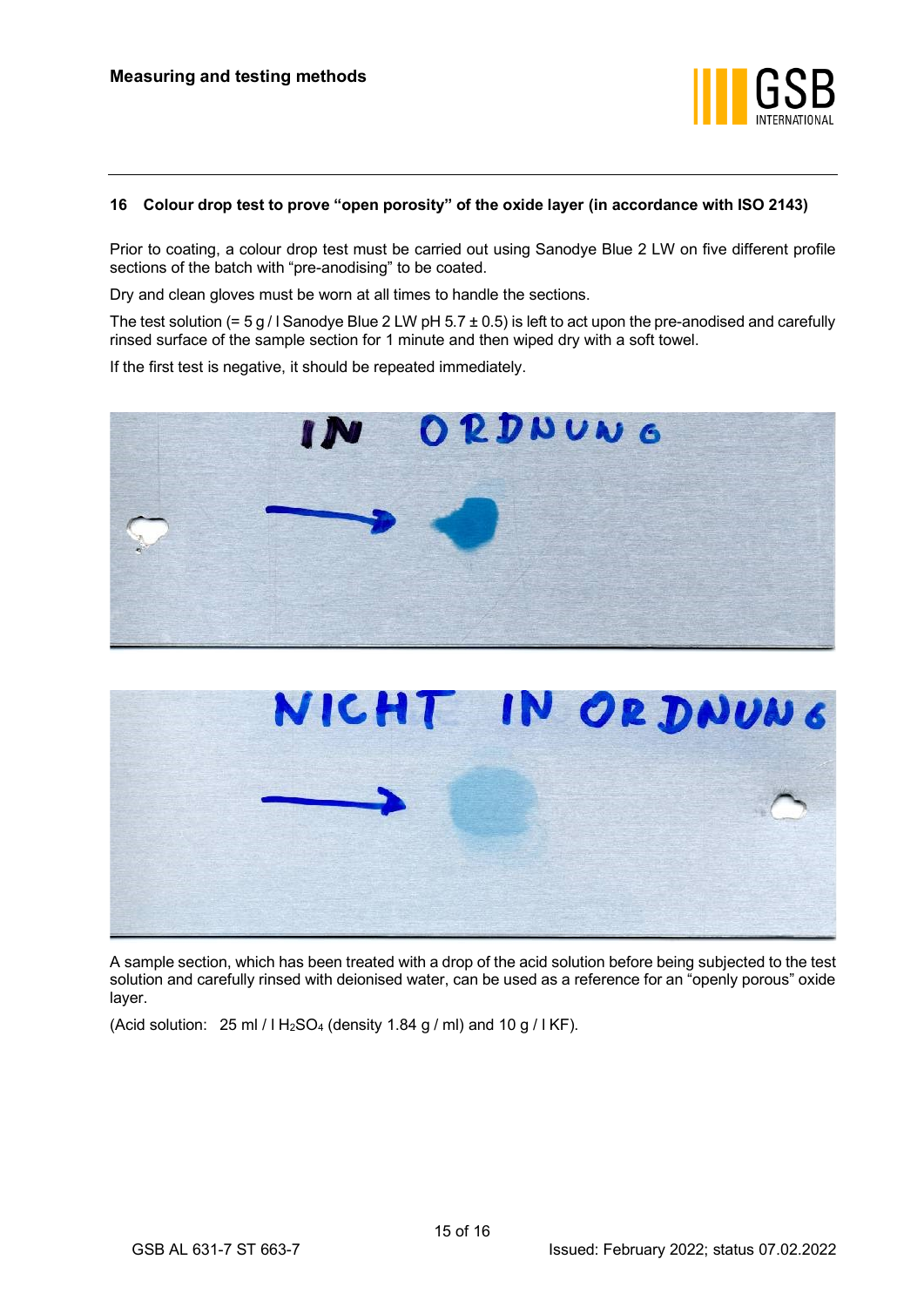

# <span id="page-17-0"></span>**17 Visual inspection of the surface for finished products**

Assessing the decorative appearance of the industrially produced surface in terms of uniformity of colour, gloss and structure must be carried out without aids in diffuse daylight, at a distance of ≥ 3 m for external components and ≥ 2 m for internal components. All of the samples must match in terms of gloss, colour and structure.

When assessing the uniformity of the façade, it is recommended to use larger viewing distances – refer to the following information sheets:

VFF Information Sheet AL.02 Visual assessment of organically coated (lacquered) aluminium surfaces

VFF Information Sheet ST.02 Visual assessment of organically coated (lacquered) steel surfaces

VFF, Verband Fenster + Fassade (German Window and Façade Association), Frankfurt (www.window.de)

When assessing the coating quality, irregularities in the supporting surface, such as scratches, streaks, corrosion scars and weld seams are not important.

Alternative viewing distances and criteria can also be agreed between the contract partners.

# <span id="page-17-1"></span>**18 Distribution list**

- GSB-CERT
- GSB Office
- Members
- Inspector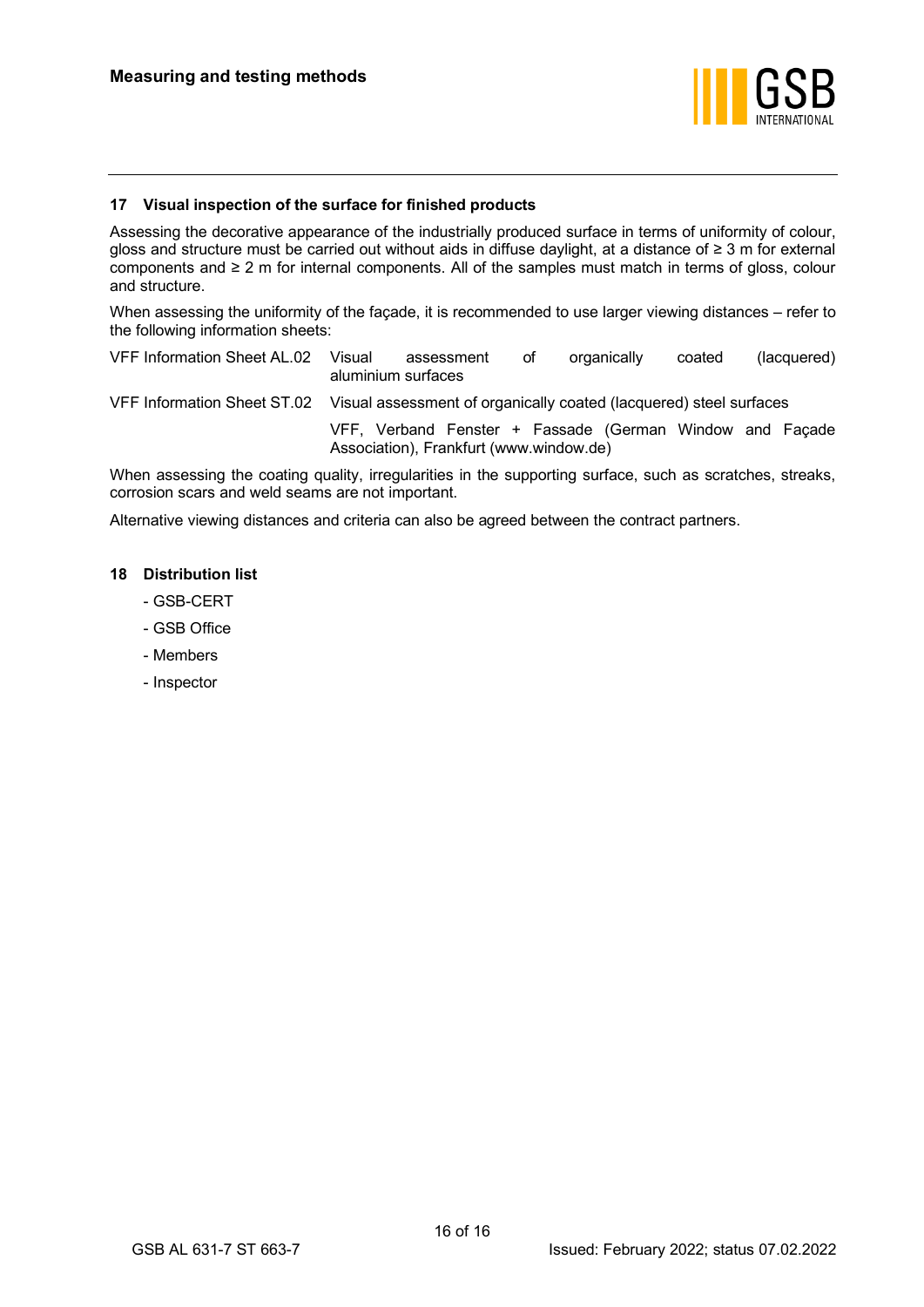

# **Normen und Richtlinien (informativ)**

| AAMA 2603-02       | Voluntary Specification, Performance Requirements and Test Procedures for Pigmented<br>Organic Coatings on Aluminum Extrusions and Panel - 2002                                              |
|--------------------|----------------------------------------------------------------------------------------------------------------------------------------------------------------------------------------------|
| <b>ASTM D 2794</b> | Prüfung von organischen Beschichtungen auf Beständigkeit gegen schnelle Verformung;<br>Schlagbeanspruchung, 2019                                                                             |
|                    | Standard test method for resistance of organic coatings to the effects of rapid deformation<br>(impact), 2019                                                                                |
| DIN 5033-7         | Farbmessung; Messbedingungen für Körperfarben, Ausgabe: 2014-10                                                                                                                              |
|                    | Colorimetry; Measuring conditions for object colors, edition: 2014-10                                                                                                                        |
| <b>DIN 55633</b>   | Beschichtungsstoffe - Korrosionsschutz von Stahlbauten durch<br>Pulverbeschichtungssysteme - Bewertung der Pulverbeschichtungssysteme und<br>Ausführung der Beschichtung, Ausgabe: 2009-04   |
|                    | Paints and varnishes - Corrosion protection of steel structures by powder coating systems<br>- Assessment of powder coating systems and execution of coating, edition 2009-04                |
| E DIN 55633-1      | Beschichtungsstoffe - Korrosionsschutz von Stahlbauten durch Pulver-<br>Beschichtungssysteme - Teil 1: Bewertung der Pulver-Beschichtungssysteme und<br>Ausführung der Beschichtung, 2020-07 |
|                    | Paints and varnishes - Corrosion protection of steel structures by powder coating<br>systems - Part 1: Assessment of powder coating systems and execution of coating, 2020-<br>07            |
| <b>DIN 55634</b>   | Beschichtungsstoffe und Überzüge - Korrosionsschutz von tragenden dünnwandigen<br>Bauteilen aus Stahl, Ausgabe: 2010-04                                                                      |
|                    | Paints, varnishes and coatings - Corrosion protection of supporting thin-walled building<br>components made of steel, edition: 2010-04                                                       |
|                    | Nachfolge DIN 55928-8                                                                                                                                                                        |
|                    | Succession DIN 55928-8                                                                                                                                                                       |
| EN 1090-3          | Ausführung von Stahltragwerken und Aluminiumtragwerken - Teil 3: Technische Regeln<br>für die Ausführung von Aluminiumtragwerken; Deutsche Fassung EN 1090-3:2019                            |
|                    | Execution of steel structures and aluminium structures - Part 3: Technical requirements<br>for aluminium structures; German version EN 1090-3:2019                                           |
| EN 1999-1-1        | Eurocode 9: Bemessung und Konstruktion von Aluminiumtragwerken - Teil 1-1:<br>Allgemeine Bemessungsregeln; Deutsche Fassung EN 1999-1-1:2007 + A1:2009 +<br>A2:2013                          |
|                    | Eurocode 9: Design of aluminium structures - Part 1-1: General structural rules; German<br>version EN 1999-1-1:2007 + A1:2009 + A2:2013                                                      |
| EN 10130           | Kaltgewalzte Flacherzeugnisse aus weichen Stählen zum Kaltumformen - Technische<br>Lieferbedingungen; Deutsche Fassung EN 10130, Berichtigung zu DIN EN 10130: 2007                          |
|                    | Cold rolled low carbon steel flat products for cold forming Technical delivery conditions;<br>German version EN 10130, correction to Din EN 10130: 2007                                      |
| EN 10143           | Kontinuierlich schmelztauchveredeltes Blech und Band aus Stahl - Grenzabmaße und<br>Formtoleranzen; Deutsche Fassung EN 10143, Berichtigung zu DIN EN 10143: 2006                            |
|                    | Continuously hot-dip coated steel sheet and strip - Tolerances on dimensions and shape;<br>German version EN 10143, correction to DIN EN 10143: 2006                                         |
|                    |                                                                                                                                                                                              |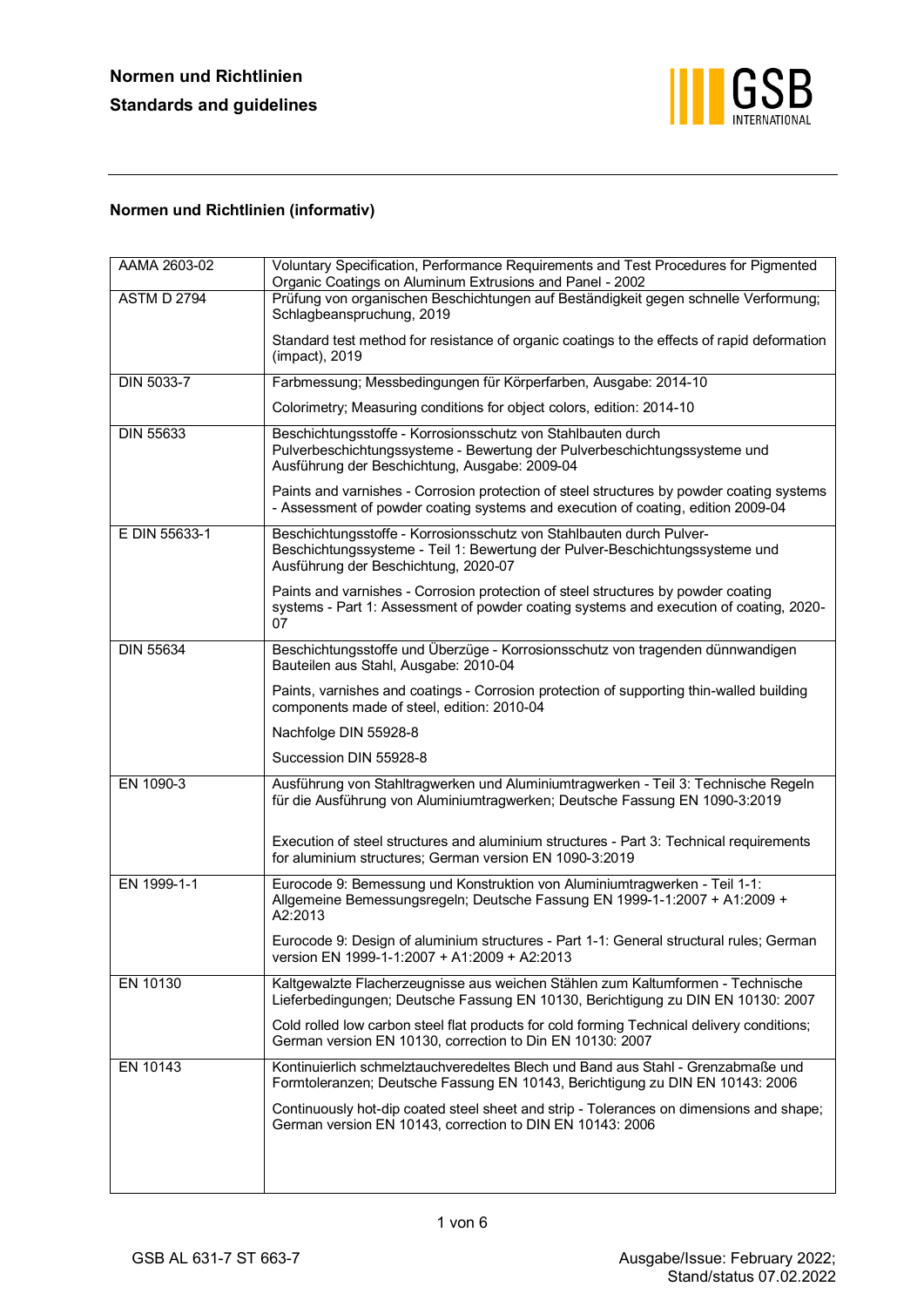

| EN 10346        | Kontinuierlich schmelztauchveredelte Flacherzeugnisse aus Stahl zum<br>Kaltumformen - Technische Lieferbedingungen; Deutsche Fassung<br>EN 10346:2015Continuously hot-dip coated steel flat products for cold forming -<br>Technical delivery conditions; German version EN 10346:2015 |
|-----------------|----------------------------------------------------------------------------------------------------------------------------------------------------------------------------------------------------------------------------------------------------------------------------------------|
| EN 12206-1      | Beschichtungsstoffe - Beschichtungen auf Aluminium und Aluminiumlegierungen für<br>Bauzwecke - Teil 1: Beschichtungen aus Beschichtungspulvern; Deutsche Fassung EN<br>12206-1:2004                                                                                                    |
|                 | Paints and varnishes - Coating of aluminium and aluminium alloys for architectural<br>purposes - Part 1: Coatings prepared from coating powder; German version EN 12206-<br>1:2004                                                                                                     |
| EN 12487        | Korrosionsschutz von Metallen - Gespülte und no-rinse Chromatierüberzüge auf<br>Aluminium und Aluminiumlegierungen; Deutsche Fassung EN 12487:2007                                                                                                                                     |
|                 | Corrosion protection of metals - Rinsed and non-rinsed chromate conversion coatings on<br>aluminium and aluminium alloys; German version EN 12487:2007                                                                                                                                 |
| EN 13438        | Beschichtungsstoffe - Pulverbeschichtungen für feuerverzinkte oder sherardisierte<br>Stahlerzeugnisse für Bauzwecke, 2013                                                                                                                                                              |
|                 | Paints and varnishes - Powder organic coatings for hot dip galvanised or sherardised<br>steel products for construction purposes, 2013                                                                                                                                                 |
| EN 15773        | Industrielle Pulverbeschichtung von feuerverzinkten und sherardisierten Gegenständen<br>aus Stahl [Duplex-Systeme] - Spezifikationen, Empfehlungen und Leitlinien; Deutsche<br>Fassung EN 15773:2018                                                                                   |
|                 | Industrial application of powder organic coatings to hot dip galvanized and sherardized<br>steel articles [duplex systems] - Specifications, recommendations and guidelines; German<br>version EN 15773:2018                                                                           |
| ISO 1518-1      | Beschichtungsstoffe - Bestimmung der Kratzfestigkeit - Teil 1: Verfahren mit<br>konstanter Last, Ausgabe: 2019-10                                                                                                                                                                      |
|                 | Paints and varnishes - Determination of scratch resistance - Part 1: Constant-loading<br>method, edition: 2019-10                                                                                                                                                                      |
| <b>ISO 1520</b> | Beschichtungsstoffe - Tiefungsprüfung (ISO 1520:2006); Deutsche Fassung EN ISO<br>1520:2011-09                                                                                                                                                                                         |
|                 | Paints and varnishes - Cupping test (ISO 1520:2006); German version EN ISO<br>1520:2011-09                                                                                                                                                                                             |
| <b>ISO 1461</b> | Durch Feuerverzinken auf Stahl aufgebrachte Zinküberzüge (Stückverzinken) -<br>Anforderungen und Prüfungen (ISO 1461:2009); Deutsche Fassung EN ISO 1461:2009                                                                                                                          |
|                 | Hot dip galvanized coatings on fabricated iron and steel articles - Specifications and test<br>methods (ISO 1461:2009); German version EN ISO 1461:2009                                                                                                                                |
| <b>ISO 1463</b> | Metall- und Oxidschichten - Schichtdickenmessung - Mikroskopisches Verfahren (ISO<br>1463:2003); Deutsche Fassung EN ISO 1463:2004, Ausgabe 2004-08                                                                                                                                    |
|                 | Metallic and oxide coatings - Coating thickness measurement - Microscopical method<br>(ISO 1463:2003); German version EN ISO 1463:2004, edition 2004-08                                                                                                                                |
| ISO 1519        | Beschichtungsstoffe - Dornbiegeversuch (zylindrischer Dorn) (ISO 1519:2011); Deutsche<br>Fassung EN ISO 1519:2011                                                                                                                                                                      |
|                 | Paints and varnishes - Bend test (cylindrical mandrel) (ISO 1519:2011); German version<br>EN ISO 1519:2011                                                                                                                                                                             |
|                 |                                                                                                                                                                                                                                                                                        |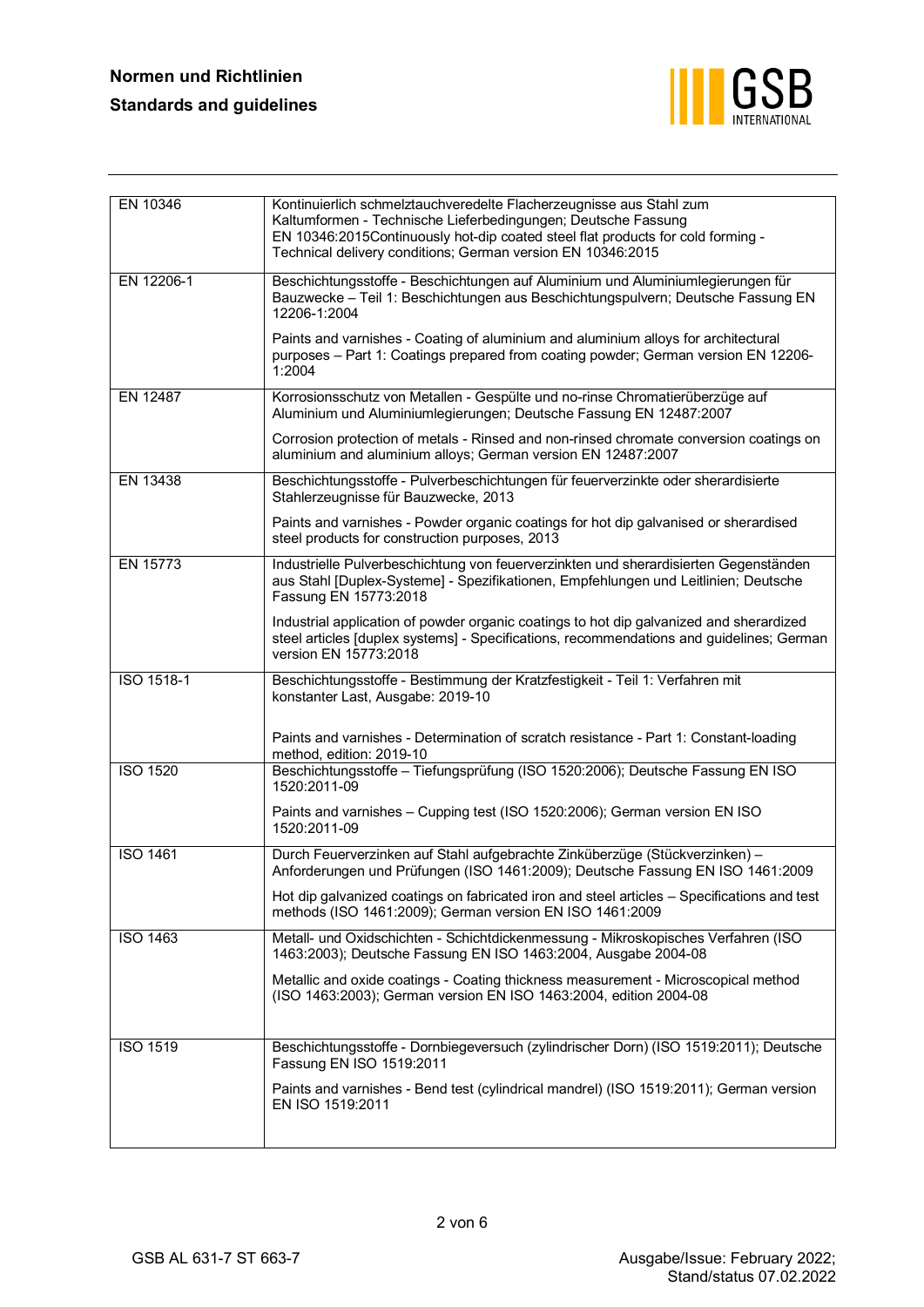# **Normen und Richtlinien Standards and guidelines**



| ISO 2143        | Anodisieren von Aluminium und Aluminiumlegierungen - Abschätzung der Anfärbbarkeit<br>von anodisch erzeugten Oxidschichten nach dem Verdichten - Farbtropfentest mit<br>vorheriger Säurebehandlung, 2017-10                                   |
|-----------------|-----------------------------------------------------------------------------------------------------------------------------------------------------------------------------------------------------------------------------------------------|
|                 | Anodizing of aluminium and its alloys - Estimation of loss of absorptive power of anodic<br>oxidation coatings after sealing - Dye-spot test with prior acid treatment, 2017-10                                                               |
| <b>ISO 2178</b> | Nichtmagnetische Überzüge auf magnetischen Grundmetallen - Messen der Schichtdicke<br>- Magnetverfahren, 2016-10                                                                                                                              |
|                 | Non-magnetic coatings on magnetic substrates - Measurement of coating thickness -<br>Magnetic method, 2016-10                                                                                                                                 |
| ISO 2360        | Nichtleitende Überzüge auf nichtmagnetischen metallischen Grundwerkstoffen - Messen<br>der Schichtdicke - Wirbelstromverfahren, 2017-07                                                                                                       |
|                 | (ISO 2360:2003); Deutsche Fassung EN ISO 2360:2004                                                                                                                                                                                            |
|                 | Non-conductive coatings on non-magnetic electrically conductive basis materials -<br>Measurement of coating thickness - Amplitude-sensitive eddy current method, 2017-07                                                                      |
| <b>ISO 2409</b> | Beschichtungsstoffe - Gitterschnittprüfung (ISO 2409:2013); Deutsche Fassung EN ISO<br>2409:2013                                                                                                                                              |
|                 | Paints and varnishes - Cross-cut test (ISO 2409:2013); German version EN ISO<br>2409:2013                                                                                                                                                     |
| <b>ISO 2808</b> | Beschichtungsstoffe - Bestimmung der Schichtdicke, 2019-07                                                                                                                                                                                    |
|                 | Paints and varnishes - Determination of film thickness, 2019-07                                                                                                                                                                               |
| <b>ISO 2810</b> | Beschichtungsstoffe - Freibewitterung von Beschichtungen - Bewitterung und Bewertung<br>(ISO 2810:2004); Deutsche Fassung EN ISO 2810:2004                                                                                                    |
|                 | Paints and varnishes - Natural weathering of coatings - Exposure and assessment (ISO<br>2810:2004); German version EN ISO 2810:2004                                                                                                           |
| ISO 2813        | Beschichtungsstoffe - Bestimmung des Glanzwertes unter 20°, 60° und 85°,                                                                                                                                                                      |
|                 | Ausgabedatum: 2014-10, Deutsche Fassung DIN EN ISO 2813: 2015                                                                                                                                                                                 |
|                 | Paints and varnishes - Determination of gloss value at 20 degrees, 60 degrees and 85<br>degrees, edition: 2014-10, german version DIN EN ISO 2813: 2015                                                                                       |
| ISO 3231        | Beschichtungsstoffe - Bestimmung der Beständigkeit gegen feuchte, Schwefeldioxid<br>enthaltende Atmosphären (ISO 3231:1993); Deutsche Fassung EN ISO 3231:1997                                                                                |
|                 | Paints and varnishes - Determination of resistance to humid atmospheres containing<br>sulfur dioxide (ISO 3231:1993); German version EN ISO 3231:1997                                                                                         |
| ISO 4623-2      | Beschichtungsstoffe - Bestimmung der Beständigkeit gegen Filiformkorrosion<br>Teil 2: Aluminium als Substrat, 2016-08                                                                                                                         |
|                 | Paints and varnishes - Determination of resistance to filiform corrosion - Part 2:<br>Aluminium substrates, 2016-08                                                                                                                           |
| ISO 4628-1      | Beschichtungsstoffe - Beurteilung von Beschichtungsschäden - Bewertung der Menge<br>und der Größe von Schäden und der Intensität von gleichmäßigen Veränderungen im<br>Aussehen - Teil 1: Allgemeine Einführung und Bewertungssystem, 2016-10 |
|                 | Paints and varnishes - Evaluation of degradation of coatings - Designation of quantity and<br>size of defects, and of intensity of uniform changes in appearance - Part 1: General<br>introduction and designation system, 2016-10            |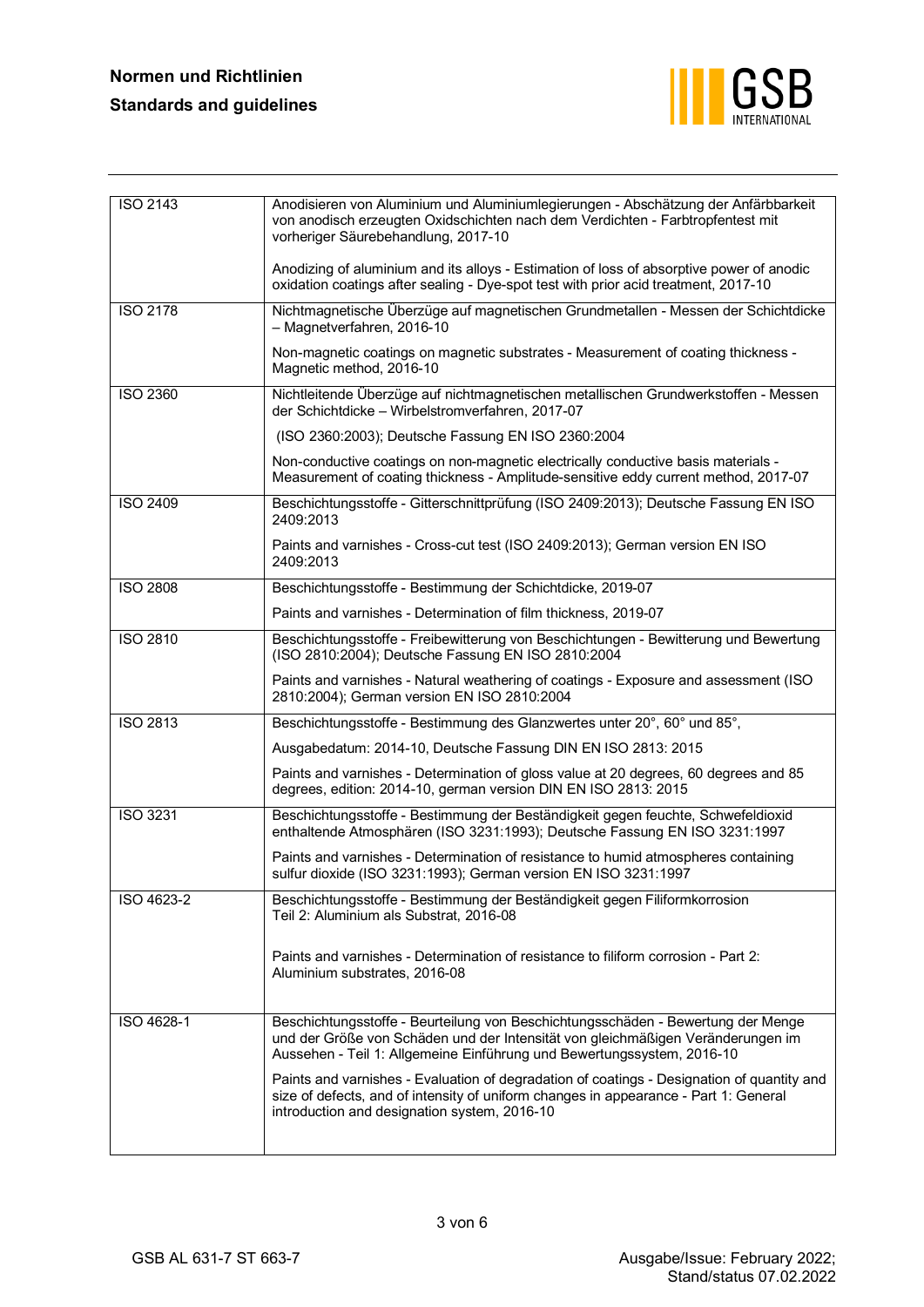

| ISO 4628-2      | Beschichtungsstoffe - Beurteilung von Beschichtungsschäden - Bewertung der Menge<br>und der Größe von Schäden und der Intensität von gleichmäßigen Veränderungen im<br>Aussehen - Teil 2: Bewertung des Blasengrades 206-01                                                                                                                                          |
|-----------------|----------------------------------------------------------------------------------------------------------------------------------------------------------------------------------------------------------------------------------------------------------------------------------------------------------------------------------------------------------------------|
|                 | Paints and varnishes - Evaluation of degradation of coatings - Designation of quantity and<br>size of defects and of intensity of uniform changes in appearance - Part 2: Assessment of<br>degree of blistering (ISO 4628-2:2016); 2016-01                                                                                                                           |
| ISO 4628-8      | Beschichtungsstoffe - Beurteilung von Beschichtungsschäden - Beurteilung der Menge<br>und der Größe von Schäden und der Intensität von gleichmäßigen Veränderungen im<br>Aussehen - Teil 8: Bewertung der von einem Ritz oder einer anderen künstlichen<br>Verletzung ausgehenden Enthaftung und Korrosion (ISO 4628-8:2012); Deutsche<br>Fassung EN ISO 4628-8:2012 |
|                 | Paints and varnishes - Evaluation of degradation of coatings - Designation of quantity and<br>size of defects and of intensity of uniform changes in appearance - Part 8: Assessment of<br>degree of delamination and corrosion around a scribe or other artificial defect (ISO 4628-<br>8:2012); German version EN ISO 4628-8:2012                                  |
| ISO 6270-1      | Beschichtungsstoffe - Bestimmung der Beständigkeit gegen Feuchtigkeit - Teil 1:<br>Kontinuierliche Kondensation, 2017-11                                                                                                                                                                                                                                             |
|                 | Paints and varnishes - Determination of resistance to humidity - Part 1: Continuous<br>condensation, 2017-11                                                                                                                                                                                                                                                         |
| ISO 6270-2      | Beschichtungsstoffe - Bestimmung der Beständigkeit gegen Feuchtigkeit - Teil 2:<br>Verfahren zur Beanspruchung von Proben in Kondenswasserklimaten, 2017-11                                                                                                                                                                                                          |
|                 | Paints and varnishes - Determination of resistance to humidity - Part 2: Procedure for<br>exposing test specimens in condensation-water atmospheres, 2017-11                                                                                                                                                                                                         |
| ISO 9001        | Qualitätsmanagementsysteme - Anforderungen (ISO 9001:2008); Dreisprachige Fassung<br>EN ISO 9001:2008, Berichtigung zu DIN EN ISO 9001, Ausgabe 2015-09                                                                                                                                                                                                              |
|                 | Quality management systems - Requirements (ISO 9001:2008); Trilingual version EN ISO<br>9001:2008, corrigendum to DIN EN ISO 9001, edition 2015-09                                                                                                                                                                                                                   |
| <b>ISO 9223</b> | Korrosion von Metallen und Legierungen - Korrosivität von Atmosphären - Klassifizierung,<br>Bestimmung und Abschätzung (ISO 9223:2012); Deutsche Fassung EN ISO 9223:2012                                                                                                                                                                                            |
|                 | Corrosion of metals and alloys - Corrosivity of atmospheres - Classification, determination<br>and estimation (ISO 9223:2012); German version EN ISO 9223:2012                                                                                                                                                                                                       |
| <b>ISO 9227</b> | Korrosionsprüfungen in künstlichen Atmosphären - Salzsprühnebelprüfungen, 2017-03<br>(ISO 9227:2012); Deutsche Fassung EN ISO 9227:2015                                                                                                                                                                                                                              |
|                 | Corrosion tests in artificial atmospheres - Salt spray tests, 2017-03                                                                                                                                                                                                                                                                                                |
| <b>ISO 9717</b> | Metallische und andere anorganische Überzüge - Phosphatierüberzüge auf<br>Metallen, 2017-03                                                                                                                                                                                                                                                                          |
|                 | Metallic and other inorganic coatings - Phosphate conversion coating of metals, edition:<br>2017-03                                                                                                                                                                                                                                                                  |
| ISO 11124-1     | Vorbereitung von Stahloberflächen vor dem Auftragen von Beschichtungsstoffen -<br>Anforderungen an metallische Strahlmittel - Teil 1: Allgemeine Einleitung und Einteilung,<br>2018-08                                                                                                                                                                               |
|                 | Preparation of steel substrates before application of paints and related products -<br>Specifications for metallic blast-cleaning abrasives - Part 1: General introduction and<br>classification, 2018-08                                                                                                                                                            |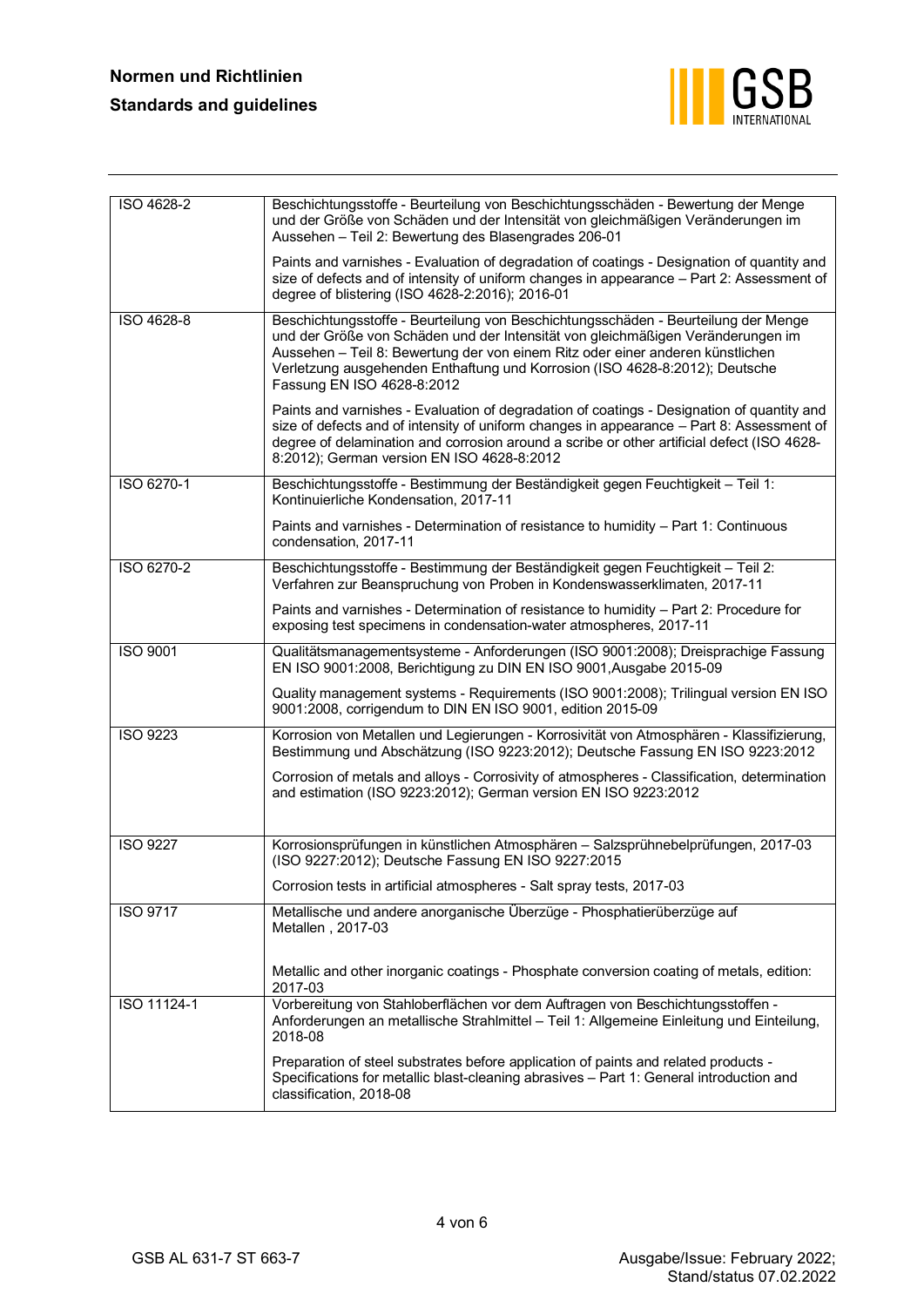

| ISO 11126-1          | Vorbereitung von Stahloberflächen vor dem Auftragen von Beschichtungsstoffen -<br>Anforderungen an nichtmetallische Strahlmittel - Teil 1: Allgemeine Einleitung und<br>Einteilung, 2018-08                                                                                                |
|----------------------|--------------------------------------------------------------------------------------------------------------------------------------------------------------------------------------------------------------------------------------------------------------------------------------------|
|                      | Preparation of steel substrates before application of paints and related products -<br>Specifications for non-metallic blast-cleaning abrasives - Part 1: General introduction and<br>classification, 2018-08                                                                              |
| ISO 11664-2          | Farbmessung - Teil 2: CIE Normlichtarten, Ausgabe: 2007-10, Deutsche Fassung EN ISO<br>11664-2: 2011                                                                                                                                                                                       |
|                      | Colorimetry - Part 2: CIE standard illuminants, edition: 2007-10, german version EN ISO<br>11664-2: 2011                                                                                                                                                                                   |
| ISO 11664-3          | Farbmetrik - Teil 3: CIE-Farbwerte, 2019-06                                                                                                                                                                                                                                                |
|                      | Colorimetry - Part 3: CIE tristimulus values, 2019-06                                                                                                                                                                                                                                      |
| ISO 11664-4          | Farbmetrik - Teil 4: CIE 1976 L*a*b* Farbenraum, 2019                                                                                                                                                                                                                                      |
|                      | Colorimetry - Part 4: CIE 1976 L * a * b * color space, 2019                                                                                                                                                                                                                               |
| ISO 12944-1          | Beschichtungsstoffe - Korrosionsschutz von Stahlbauten durch Beschichtungssysteme -<br>Teil 1: Allgemeine Einleitung, 2017-11                                                                                                                                                              |
|                      | Paints and varnishes - Corrosion protection of steel structures by protective paint systems<br>- Part 1: General introduction, 2017-11                                                                                                                                                     |
| ISO 12944-4          | Beschichtungsstoffe - Korrosionsschutz von Stahlbauten durch Beschichtungssysteme -<br>Teil 4: Arten von Oberflächen und Oberflächenvorbereitung, 2017-11                                                                                                                                  |
|                      | Paints and varnishes - Corrosion protection of steel structures by protective paint systems<br>- Part 4: Types of surface and surface preparation, 2017-11                                                                                                                                 |
| ISO 12944-5          | Beschichtungsstoffe - Korrosionsschutz von Stahlbauten durch Beschichtungssysteme -<br>Teil 5: Beschichtungssysteme 2019-09                                                                                                                                                                |
|                      | Paints and varnishes - Corrosion protection of steel structures by protective paint systems<br>- Part 5: Protective paint systems 2019-09                                                                                                                                                  |
| ISO 14713-1          | Zinküberzüge - Leitfäden und Empfehlungen zum Schutz von Eisen- und<br>Stahlkonstruktionen vor Korrosion - Teil 1: Allgemeine Konstruktionsgrundsätze und<br>Korrosionsbeständigkeit, 2017-04                                                                                              |
|                      | Zinc coatings - Guidelines and recommendations for the protection against corrosion of<br>iron and steel in structures - Part 1: General principles of design and corrosion<br>resistance, 2017-04                                                                                         |
| ISO 16276-2          | Korrosionsschutz von Stahlbauten durch Beschichtungssysteme - Beurteilung der<br>Adhäsion / Kohäsion (Haftfestigkeit) einer Beschichtung und Kriterien für deren Annahme<br>- Teil 2: Gitterschnitt- und Kreuzschnittprüfung (ISO 16276-2:2007); Deutsche Fassung<br>EN ISO 16276-2:2007   |
|                      | Corrosion protection of steel structures by protective paint systems - Assessment of, and<br>acceptance criteria for, the adhesion / cohesion (fracture strength) of a coating - Part 2:<br>Cross-cut testing and X-cut testing (ISO 16276-2:2007); German version EN ISO 16276-<br>2:2007 |
| ISO 16474-3          | Beschichtungsstoffe - Künstliches Bestrahlen oder Bewittern in Geräten - Teil 3: UV-<br>Fluoreszenzlampen, Ausgabe: 2013-11, Deutsche Fassung EN ISO 16474-3; 2013                                                                                                                         |
|                      | Paints and varnishes - Methods of exposure to laboratory light sources - Part 3:<br>Fluorescent UV lamps, edition: 2013-11, german version EN ISO 16474-3, 2013                                                                                                                            |
| <b>ISO/IEC 17025</b> | Allgemeine Anforderungen an die Kompetenz von Prüf- und Kalibrierlaboratorien, 2017-<br>11                                                                                                                                                                                                 |
|                      | General requirements for the competence of testing and calibration laboratories, 2017-11                                                                                                                                                                                                   |